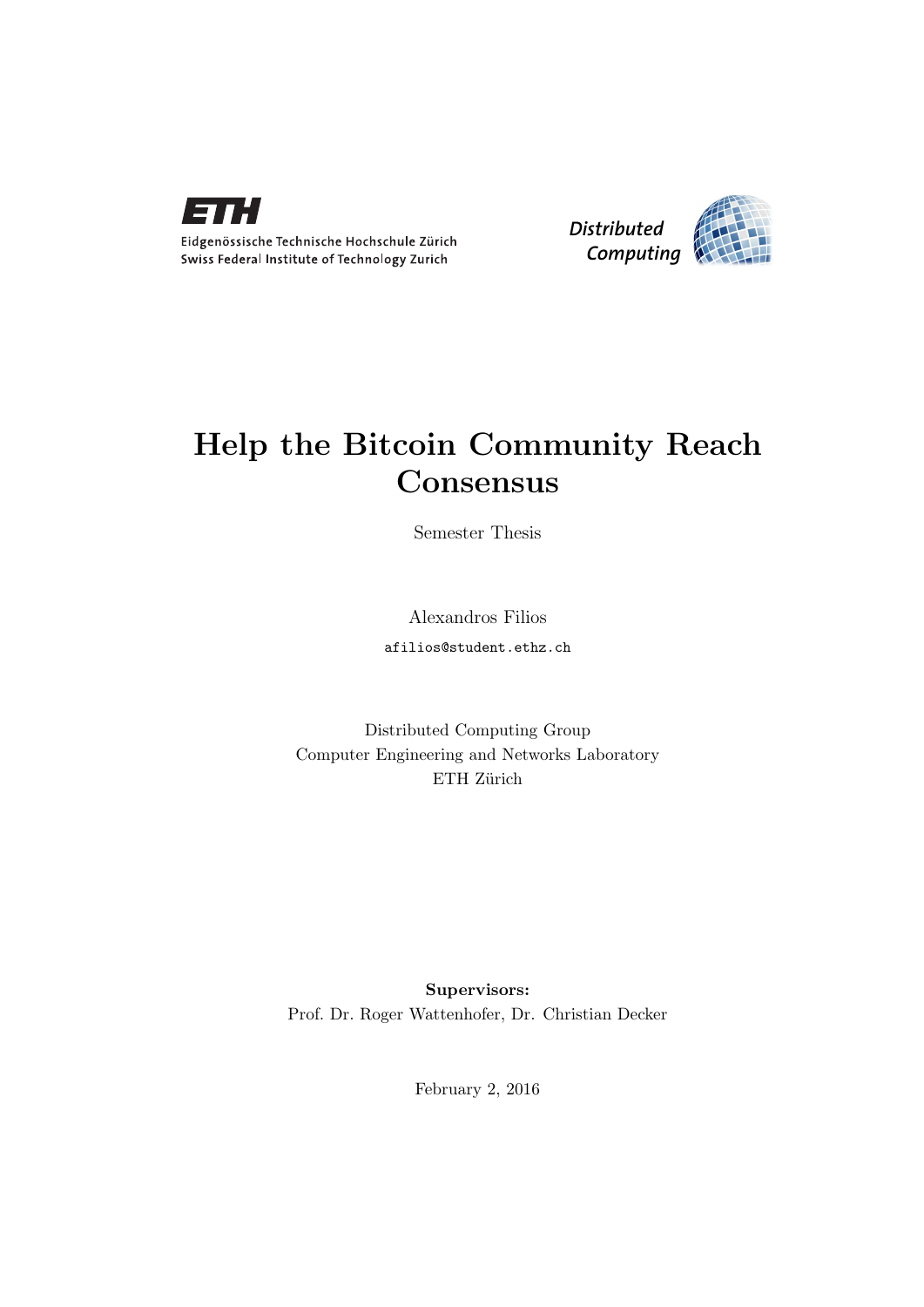# Abstract

<span id="page-1-0"></span>The recent discussion about changes to the Bitcoin protocol have shown that the Bitcoin community is unable to reach timely decisions with a transparent process. Despite starting as a trivial change, removing an artificial limit to the maximum number of transactions, the discussion quickly degenerated into heated discussions about non-issues, name-calling and speculation, that to date did not produce a working long-term solution and is unlikely to do so, given the large number of competing proposals. It is clear that the Bitcoin community needs tools to guide the decision process into a more productive direction. The first step in the decision process is to publicize the various options, who endorses which option and why. To this end we want to build a reputable tool that can be used by the members of the Bitcoin community to express their goals in a pseudonymous way and weight their opinions based on the stake they have in the ecosystem.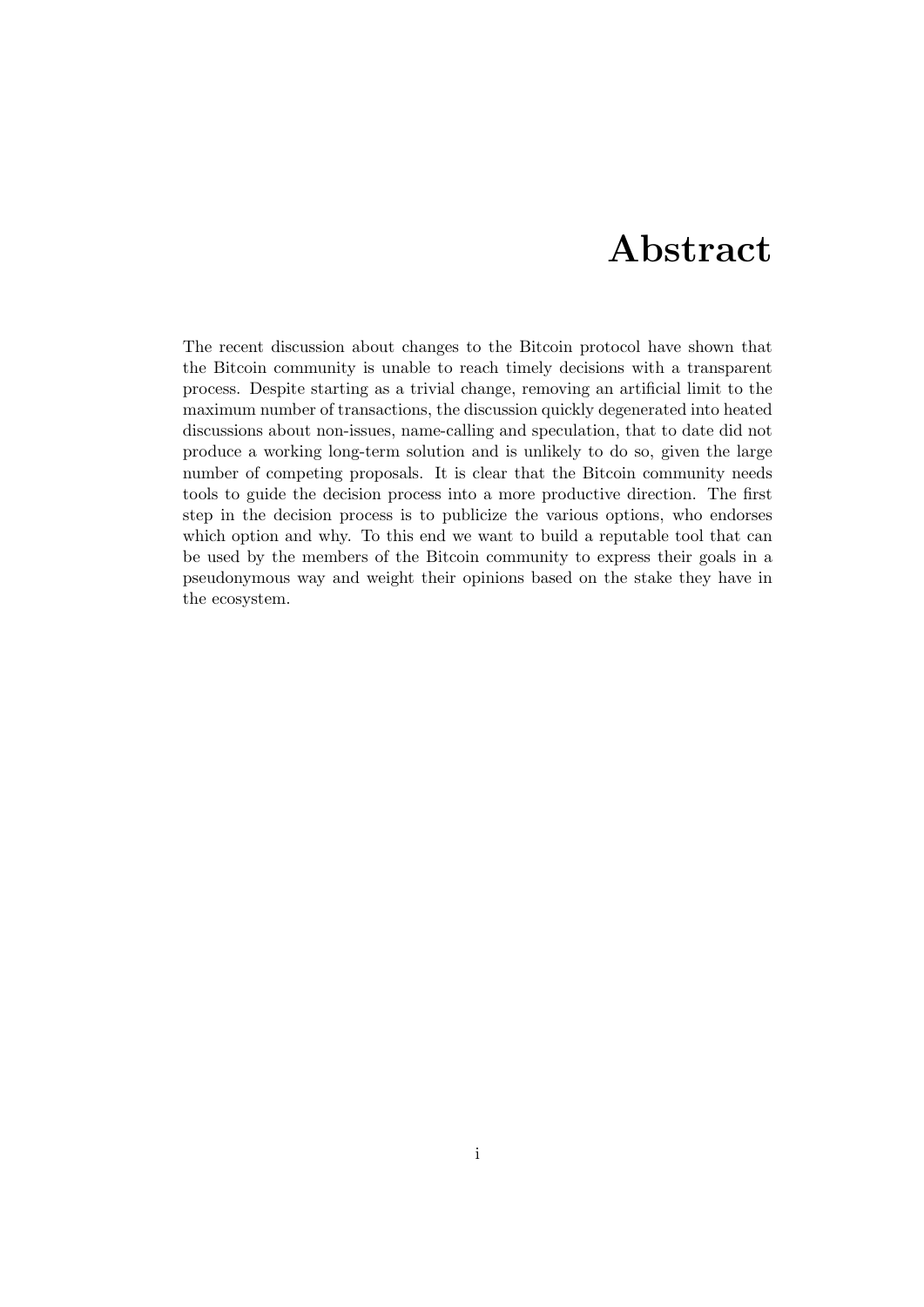# **Contents**

|          | Abstract |                                                                                             | i              |
|----------|----------|---------------------------------------------------------------------------------------------|----------------|
| 1        |          | Introduction                                                                                | 1              |
| $\bf{2}$ |          | What is Bitcoin                                                                             | $\overline{2}$ |
|          | 2.1      |                                                                                             | 3              |
|          | 2.2      |                                                                                             | $\overline{5}$ |
| 3        |          | <b>Evolving the Protocol</b>                                                                | 8              |
|          | 3.1      |                                                                                             | 8              |
|          | 3.2      |                                                                                             | 9              |
|          | 3.3      |                                                                                             | 10             |
| 4        |          | Case Study: The Block Size Debate                                                           | 11             |
|          | 4.1      |                                                                                             | 11             |
|          | 4.2      |                                                                                             | 13             |
|          | 4.3      | Scope $\ldots \ldots \ldots \ldots \ldots \ldots \ldots \ldots \ldots \ldots \ldots \ldots$ | 14             |
| $\bf{5}$ |          | Implementation                                                                              | 16             |
|          | 5.1      | <b>Stakeholder Metrics</b>                                                                  | 16             |
|          | 5.2      |                                                                                             | 17             |
|          | 5.3      |                                                                                             | 17             |
|          | 5.4      |                                                                                             | 17             |
|          | 5.5      | Vote Format $\ldots \ldots \ldots \ldots \ldots \ldots \ldots \ldots \ldots \ldots$         | 19             |
|          | 5.6      | Capturing the Data $\ldots \ldots \ldots \ldots \ldots \ldots \ldots \ldots$                | 20             |
|          | 5.7      |                                                                                             | 21             |
| 6        |          | <b>Evaluation</b>                                                                           | 24             |
|          | 6.1      |                                                                                             | 25             |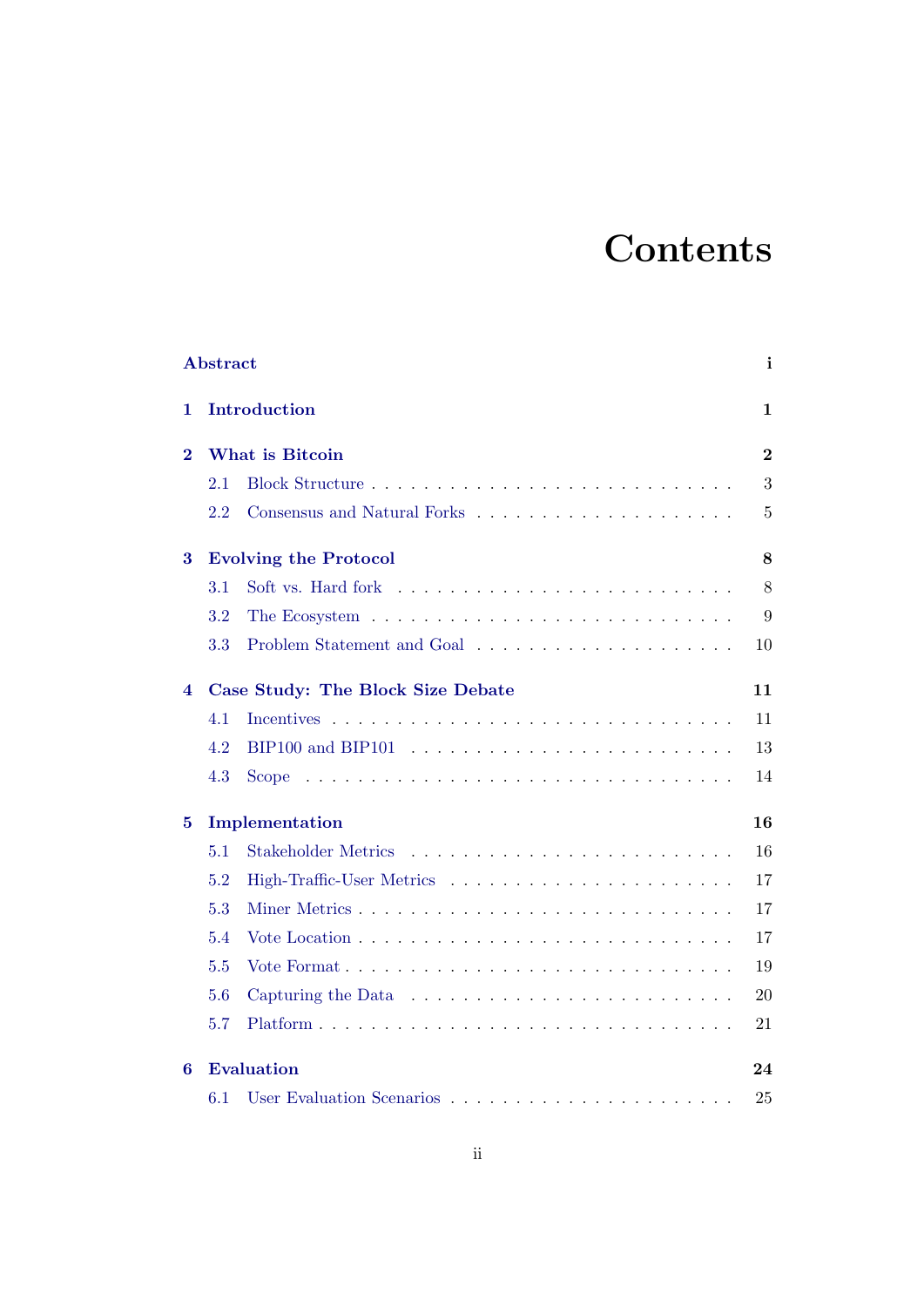| 111 |
|-----|
|     |

|  | 7 Conclusion        | 34 |
|--|---------------------|----|
|  | <b>Bibliography</b> | 35 |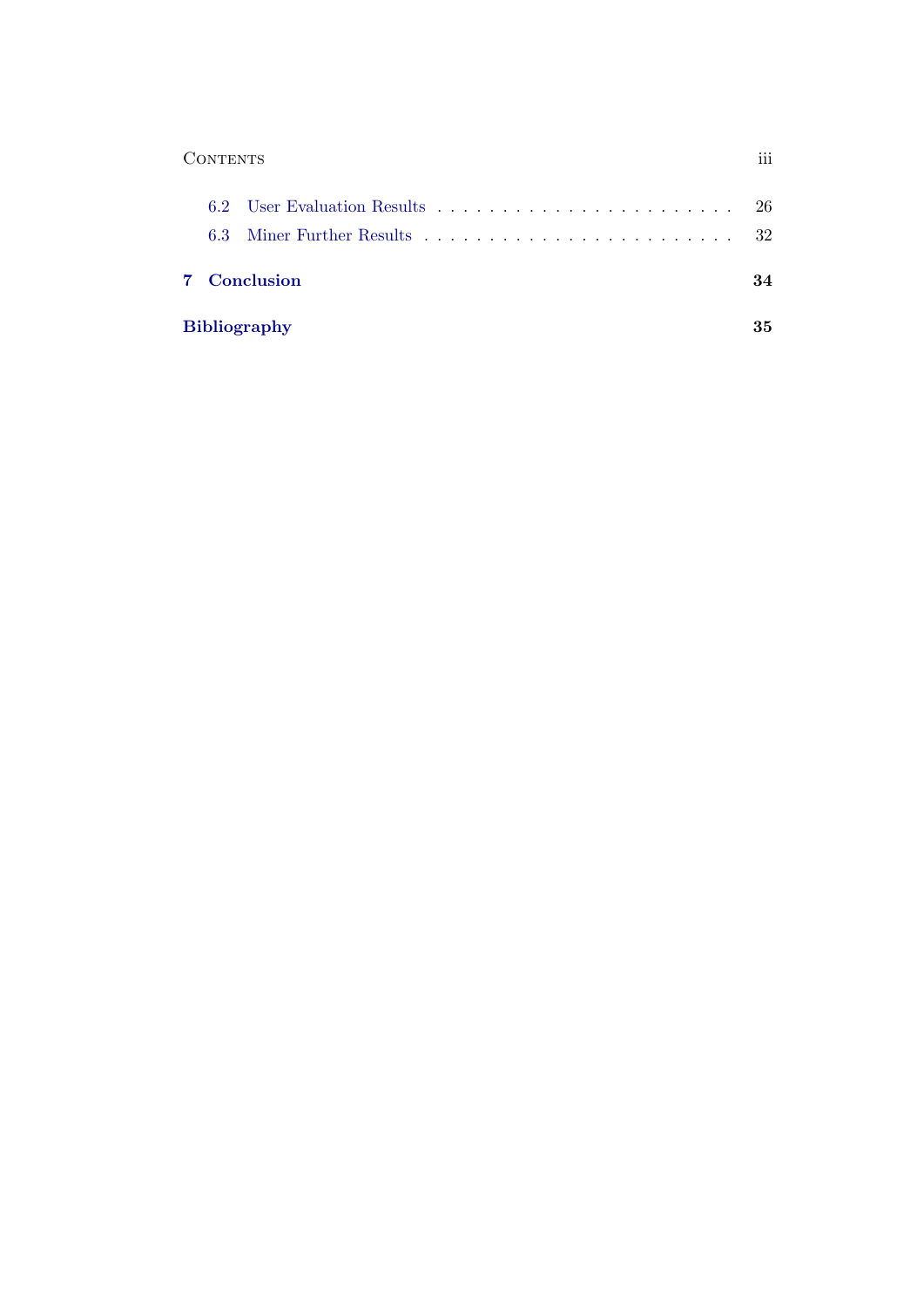# CHAPTER<sub>1</sub> Introduction

<span id="page-4-0"></span>Since its inception, Bitcoin<sup>[1](#page-4-1)</sup> – an online payment system published by Satoshi Nakamoto in 2008 and launched as an open source software in 2009 – has markedly grown in popularity and use with more and more people embracing its concept and participating either actively (miners) or as simple consumers of the services (users). One of the biggest virtues of Bitcoin that has led to its gaining more mindshare in the general population with each passing day, capturing the attention of people, governments and businesses around the world is its democratic character.

For the first time in history we have the ability to guarantee that with the appropriate coordination and and design each individual can have a voice and that this voice will not be impersonated. We can guarantee one vote per person and we can guarantee that it is that person casting the vote. This gives to all of the participants of the Bitcoin ecosystem the right to decide in common over important issues concerning the system such as the customization of the mechanism parameters, rather than leave such decisions up to a central authority.

The objective of this work is to investigate alternatives in order to give participants in the community the possibility to vote and decide over a currently hot topic in Bitcoin: the block size.

The structure of the thesis will be as follows: At first we will provide an insight into the basic concepts of the Bitcoin protocol upon which our analysis will be based. Afterwards we will define the problem, its parameters, the goal and the scope of the problem. Next we will present and discuss the alternatives to solve the current problem, as well as elaborate a complete solution including the implementation details. Next, an evaluation of the system will follow with some representative scenarios and graphical representations of the system performance and eventually we will summarize the main results and conclusions of the work.

<span id="page-4-1"></span><sup>&</sup>lt;sup>1</sup>The word "bitcoin" (with a small  $b$  letter) refers to the coins, while the term "Bitcoin" with a capital  $B$  refers to the protocol itself.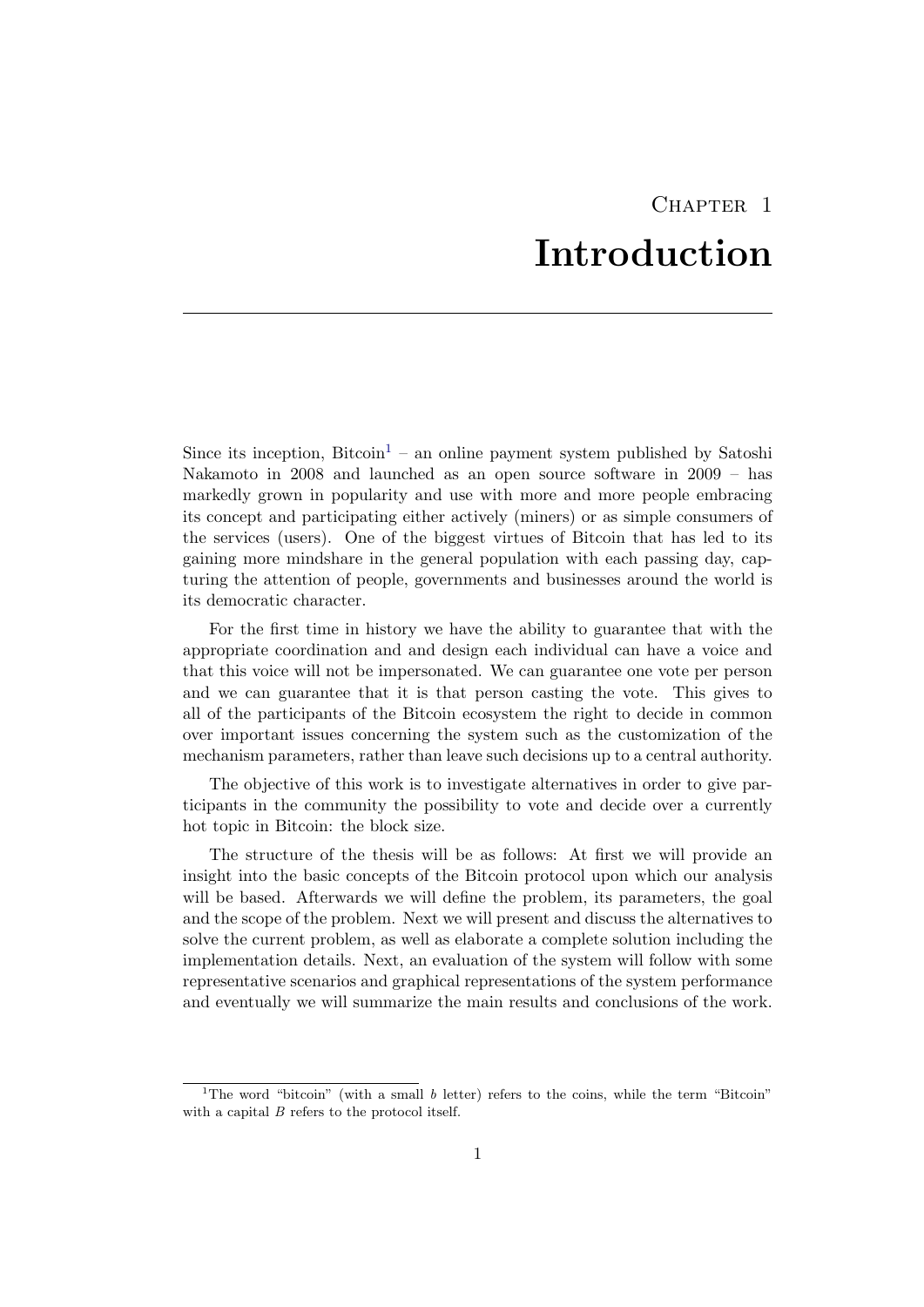# CHAPTER<sub>2</sub> What is Bitcoin

<span id="page-5-0"></span>Bitcoin is a peer-to-peer protocol; users can transfer Bitcoin value directly without an intermediary. Transaction is a data structure describing a transfer that is broadcast to the network. It typically references previous transaction outputs as new transaction inputs and allocates all input Bitcoin values to new outputs. Standard transaction outputs nominate addresses and the redemption of any future inputs requires a relevant signature [\[1\]](#page-38-1).

Each participant in the Bitcoin environment has a collection with one or more key pairs: the private key components are only known by the owner and stored in a file called wallet, while the matching public keys derive directly the Bitcoin addresses of the user. This ability to keep multiple addresses per user constitutes the immunity mechanism of Bitcoin against tracking and contributes to the system's privacy.

Transaction data is permanently recorded in blocks. Blocks are organized into a linear sequence over time (also known as the block chain). New transactions are constantly being processed by miners into new blocks which are added to the end of the chain and can never be changed or removed once accepted by the network [\[1\]](#page-38-1).

When a transaction is included in a block that is published to the network, it is said that the transaction has been mined at a depth of 1 block. With each subsequent block that is found, the number of blocks depth is increased by one. To be secure, a transaction should not be considered as confirmed until it is a certain number of blocks depth. Otherwise, a transaction may be included in a block whose inputs had already been spent in another transaction in the blockchain (double spending).

Mining is intentionally designed to be resource-intensive and difficult for the miners to produce, so that the number of blocks found each day by miners remains steady. This proof of work included in each block satisfies certain requirements and is easy for peers on the network to verify so as to confirm that a block has been successfully mined. The computational effort lies in finding the SHA-256 hash of a block's header that will be lower than or equal to a certain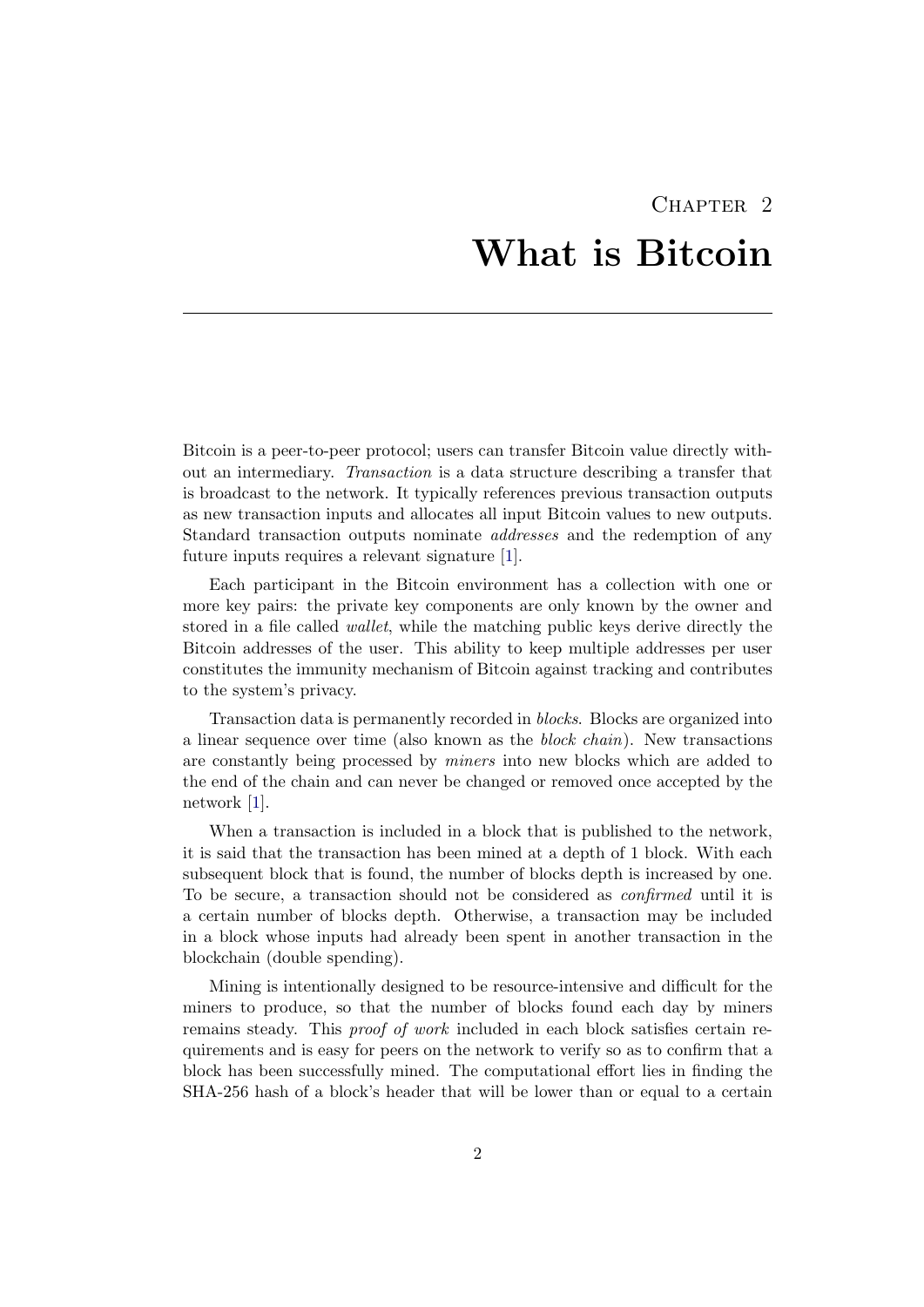globally set target (that changes regularly every 2016 blocks), or equivalently, that will start with a certain number of zeros. This happens because the probability of calculating a hash that starts with many zeros is very low, therefore many attempts must be made [\[1\]](#page-38-1).

Bitcoins are created as a reward for payment processing work in which users offer their computing power to verify and record payments into the blockchain. This activity is called a mining and miners are rewarded through

- *transaction fees*: bitcoins only optionally included but usually expected with any transfer of bitcoins from one address to another
- the *coinbase transaction*: a special transaction, unique per block, that has no inputs and grants a limited amount of (newly created) bitcoins to the miner that mines the block and has hence the right to generate such a transaction.

Besides being obtained by mining, bitcoins can be exchanged for other currencies, products and services [\[1\]](#page-38-1).

## <span id="page-6-0"></span>2.1 Block Structure

For the needs of this project, we will have to insert some information in the block chain, which means that the already existing fields of the block format have to be exploited. To this end, in this section we will take a closer look on the block structure and how the various fields are currently used. Following this we will be able to explore which of them can be further modified, that is, be given an external non-default value, obtaining this way some additional meaning without of course clashing their original purpose – thus invalidating the block information.

As can be seen in Table [2.1](#page-8-1) a block consists of two main parts: the header and a list of transactions. The following have their fields defined by the miner and seem to be the most useful for our purpose:

- Coinbase transaction: It is created by miners, and there is one coinbase transaction per block. While regular transactions use the inputs section to refer to their parent transaction outputs, a generation transaction has no parent, and creates new coins from nothing. The coinbase can contain any arbitrary data.
- Version: The version field is split into two parts. The first is allocated for the actual version, while the remaining is to do flagging. The version field is 4-byte long (32 bits), of which the 3 most significant bits are set to 001.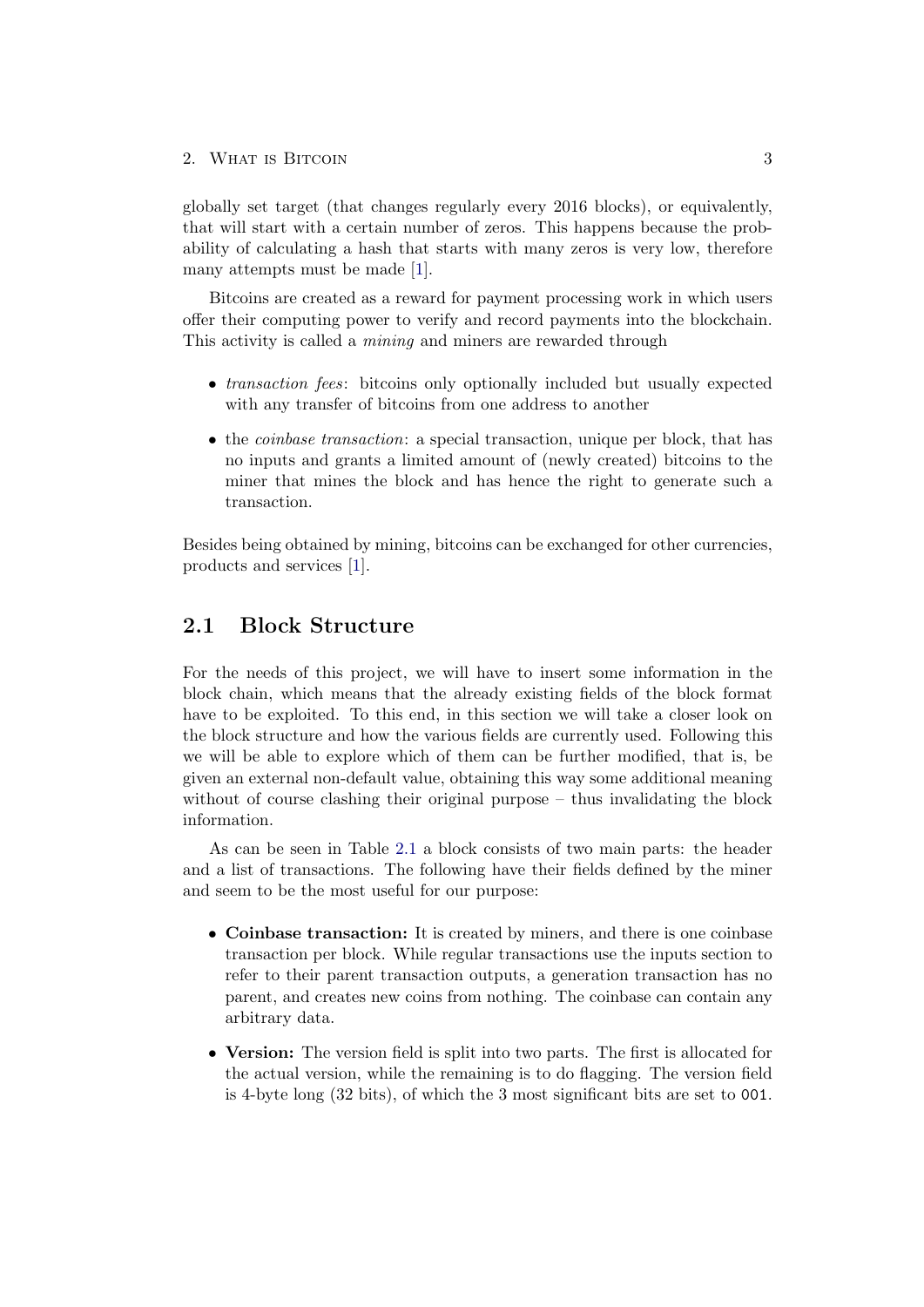Focusing now in a single transaction, as depicted in Table [2.2,](#page-9-0) they consist of inputs and outputs. The former refer to records which reference the funds to be spent from other previous transactions, while the latter denote records which determine the new owner of the transferred bitcoins, and which will, in their turn, be referenced as inputs in future transactions as those funds are respent. Of particular interest for our needs are the fields below:

- Lock time: This field refers to the point until which the transaction is locked and allows signers to create time-locked transactions which will only become valid (and hence enabled to be added into a block) in the future, giving the signers a chance to change their minds. The field is interpreted as follows:
	- 0: Not blocked. The field in this case is irrelevant.
	- < 500,000,000: Block number at which this transaction is locked
	- $-$  >= 500,000,000: UNIX timestamp at which this transaction is locked
- Sequence: A field included in each transaction input and was intended for replacement, a currently disabled feature. How it would work is:
	- We send a transaction with a Locktime in the future and a sequence number of 0. The transaction is then not considered by the network to be "final" and it can't be included in a block until the specified Locktime is reached.
	- Before the Locktime expires, we can replace the transaction with as many new versions as we want. Newer versions have higher sequence numbers.
	- If we ever want to lock the transaction permanently, we can set the sequence number to UINT MAX. Then the transaction is considered to be final, even if the Locktime has not been reached.

Since replacement is not used currently, all transactions Bitcoin Core creates have by default  $Sequence = \text{UINT\_MAX}$  making the transaction final and hence disabling the lock time. Thus, in this case the lock time field can be set to any value (by default in Bitcoin Core  $Lochtime = 0$ ) having any effect on the transaction.

• Scripts: A script is a list of instructions recorded with each transaction that describe how the next person wanting to spend the bitcoins being transferred can gain access to the. Scripts are found in both inputs – as  $scriptSig - and outputs - as scriptPubKey - of a transaction. Scripting$ provides the flexibility to change the parameters of what's needed to spend transferred bitcoins [\[1\]](#page-38-1).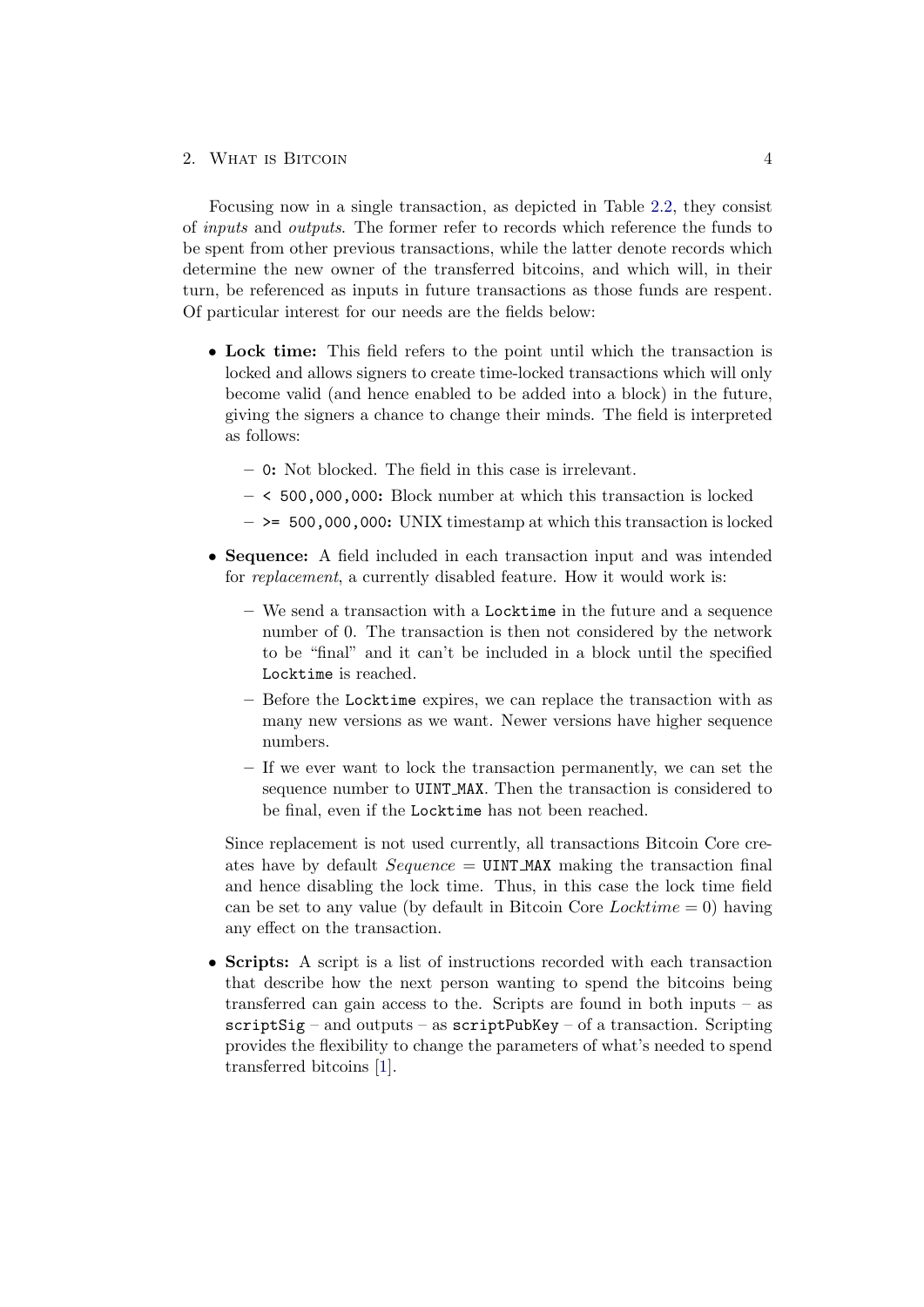|        | Description          | Comments                                 |  |  |
|--------|----------------------|------------------------------------------|--|--|
|        | version              | <b>Block</b> version information         |  |  |
|        |                      | The hash value of the previous block     |  |  |
|        | prev_block           | this particular block references         |  |  |
| Header |                      | The reference to a Merkle tree collec-   |  |  |
|        | merkle_root          | tion which is a hash of all transactions |  |  |
|        |                      | related to this block                    |  |  |
|        | timestamp            | A timestamp recording when this block    |  |  |
|        |                      | was created                              |  |  |
|        | bits                 | The calculated difficulty target being   |  |  |
|        |                      | used for this block                      |  |  |
|        | nonce                | The nonce used to generate this block    |  |  |
|        | txn_count            | Number of transaction entries            |  |  |
|        | Coinbase transaction |                                          |  |  |
|        | Transaction 1        |                                          |  |  |
| TXs    | Transaction 2        |                                          |  |  |
|        |                      |                                          |  |  |
|        |                      | Transaction txn_count                    |  |  |

<span id="page-8-1"></span>Table 2.1: Block structure

## <span id="page-8-0"></span>2.2 Consensus and Natural Forks

Each full node – a program that can fully validate transactions and blocks – in the Bitcoin network independently stores the whole block chain, in contrast to lightweight nodes that need not maintain a full copy of the chain. When several nodes all have the same blocks in their block chain, they are considered to be in agreement [\[2\]](#page-38-2).

Nevertheless, under certain network conditions, two different blocks may be found at close time instances by two different miners. Then both of them will have valid and legitimate blocks, and neither will have a reason to toss it out. Then both will broadcast their newly-validated block out to the network and some people update their block chain one way, and others update their block chain the other way, creating two different heads. Technically this is a natural fork in the block chain [\[3\]](#page-38-3).

To resolve this problem, the peers in the network keep track of both forks, but only working to extend whichever fork is longest in their copy of the block chain at any given time. As a result, the miners working on the fork that extends more slowly will eventually abandon it and start working on the other fork. Of course, any still-pending transactions in the shorter fork will still be pending in the queues of the miners working on the other fork and so all transactions will be validated in the end.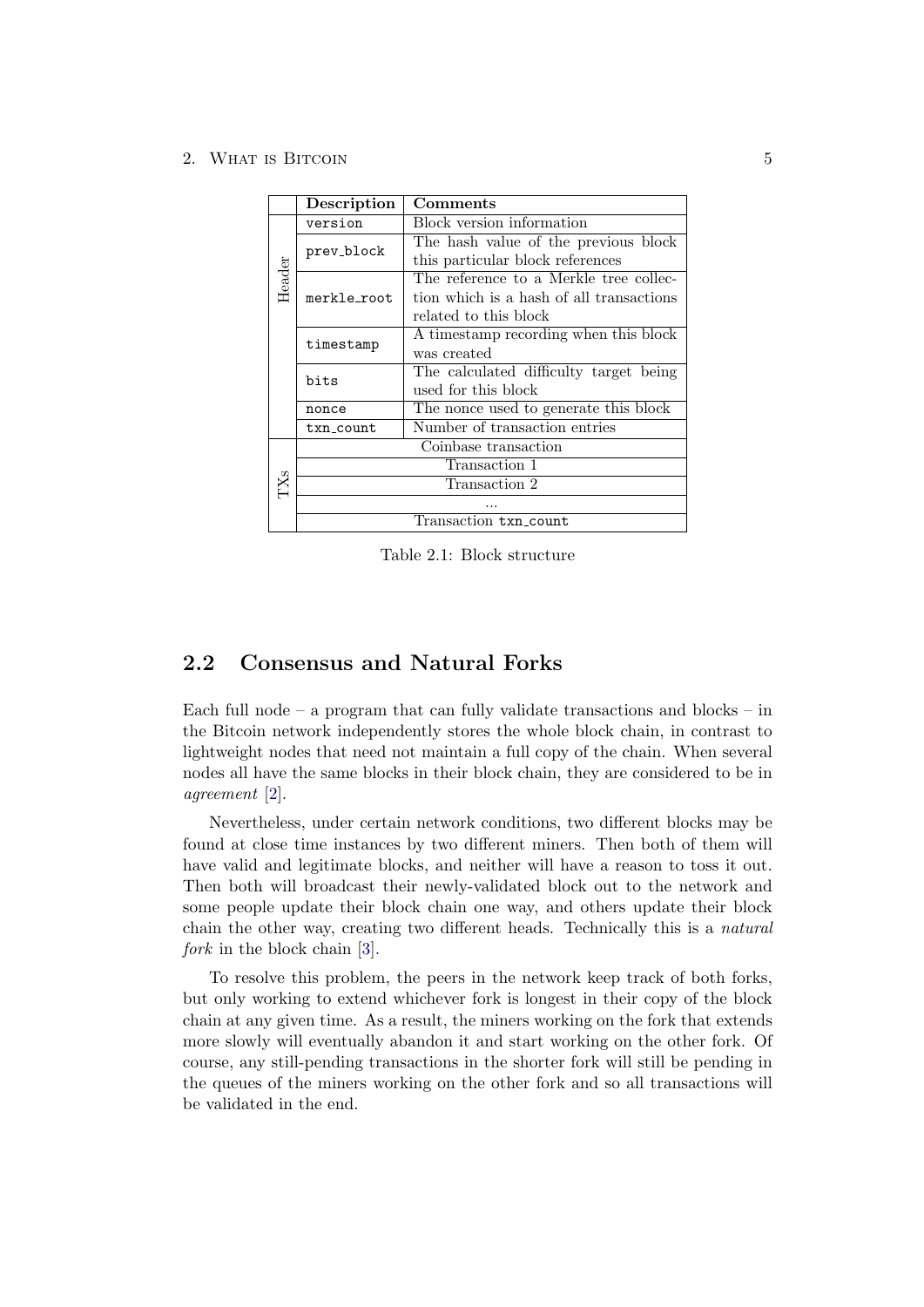| Description      |                       |                                                  | Comments                                                              |  |
|------------------|-----------------------|--------------------------------------------------|-----------------------------------------------------------------------|--|
|                  | version               |                                                  | Transaction data format version                                       |  |
| tx_in count      |                       |                                                  | Number of transaction inputs                                          |  |
|                  | $tx_in[1]$            | description                                      | comment                                                               |  |
|                  |                       | prev_out_hash                                    | The hash of the referenced transaction                                |  |
|                  |                       | prev_out_idx                                     | The index of the specific output in the                               |  |
| $tx\_in$         |                       |                                                  | transaction                                                           |  |
|                  |                       | script_length The length of the signature script |                                                                       |  |
|                  |                       | sig_script                                       | Computational script for confirming                                   |  |
|                  |                       |                                                  | transaction authorization                                             |  |
|                  |                       |                                                  | Transaction version as defined by the                                 |  |
|                  |                       | sequence                                         | sender. Indended for "replacement" of                                 |  |
|                  |                       |                                                  | transactions when information is up-                                  |  |
|                  |                       |                                                  | dated before inclusion into a block.                                  |  |
|                  | $tx_in[2]$            |                                                  |                                                                       |  |
|                  |                       |                                                  |                                                                       |  |
|                  | $tx_in(tx_in count]$  |                                                  |                                                                       |  |
| tx out count     |                       |                                                  | Number of transaction outputs                                         |  |
| $tx_$ -out $[1]$ |                       | value                                            | Transaction value                                                     |  |
| $tx\_out[]$      |                       | pk_script<br>length                              | Length of the pk_script                                               |  |
|                  |                       |                                                  | Usually contains the public key as a                                  |  |
|                  |                       | pk_script                                        | Bitcoin script setting up conditions to                               |  |
|                  |                       |                                                  | claim this output.                                                    |  |
|                  | $tx$ -out $[2]$       |                                                  |                                                                       |  |
|                  |                       |                                                  |                                                                       |  |
|                  | tx_out [tx_out count] |                                                  |                                                                       |  |
| lock_time        |                       |                                                  | The block number or timestamp at<br>which this transaction is locked. |  |

<span id="page-9-0"></span>Table 2.2: Transaction structure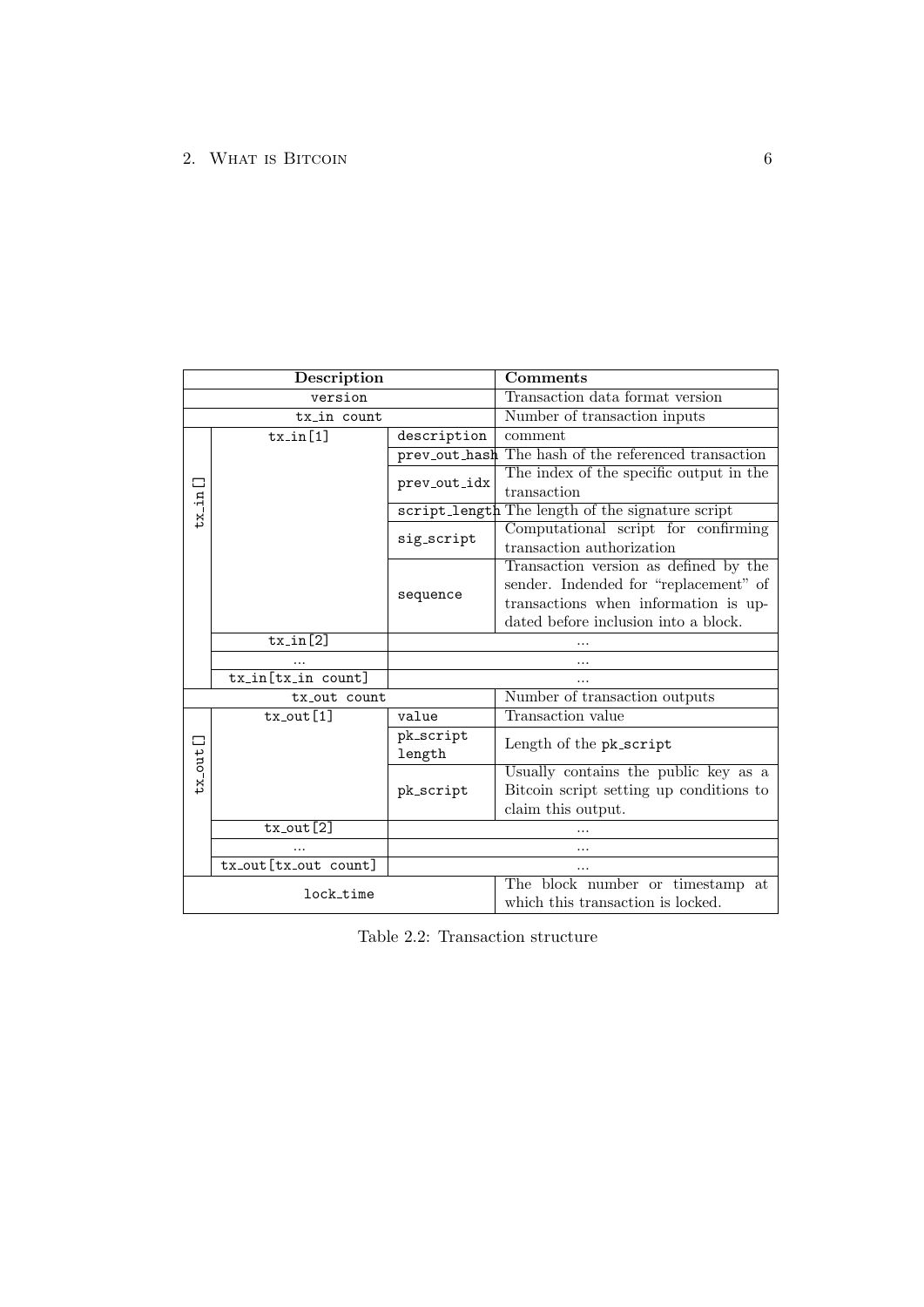This process ensures that the block chain has an agreed-upon time ordering of the blocks. As a rule of thumb, a transaction is considered confirmed when it is part of a block in the longest fork and at least 5 blocks follow it in the longest fork, or equivalently, the transaction has 6 confirmations.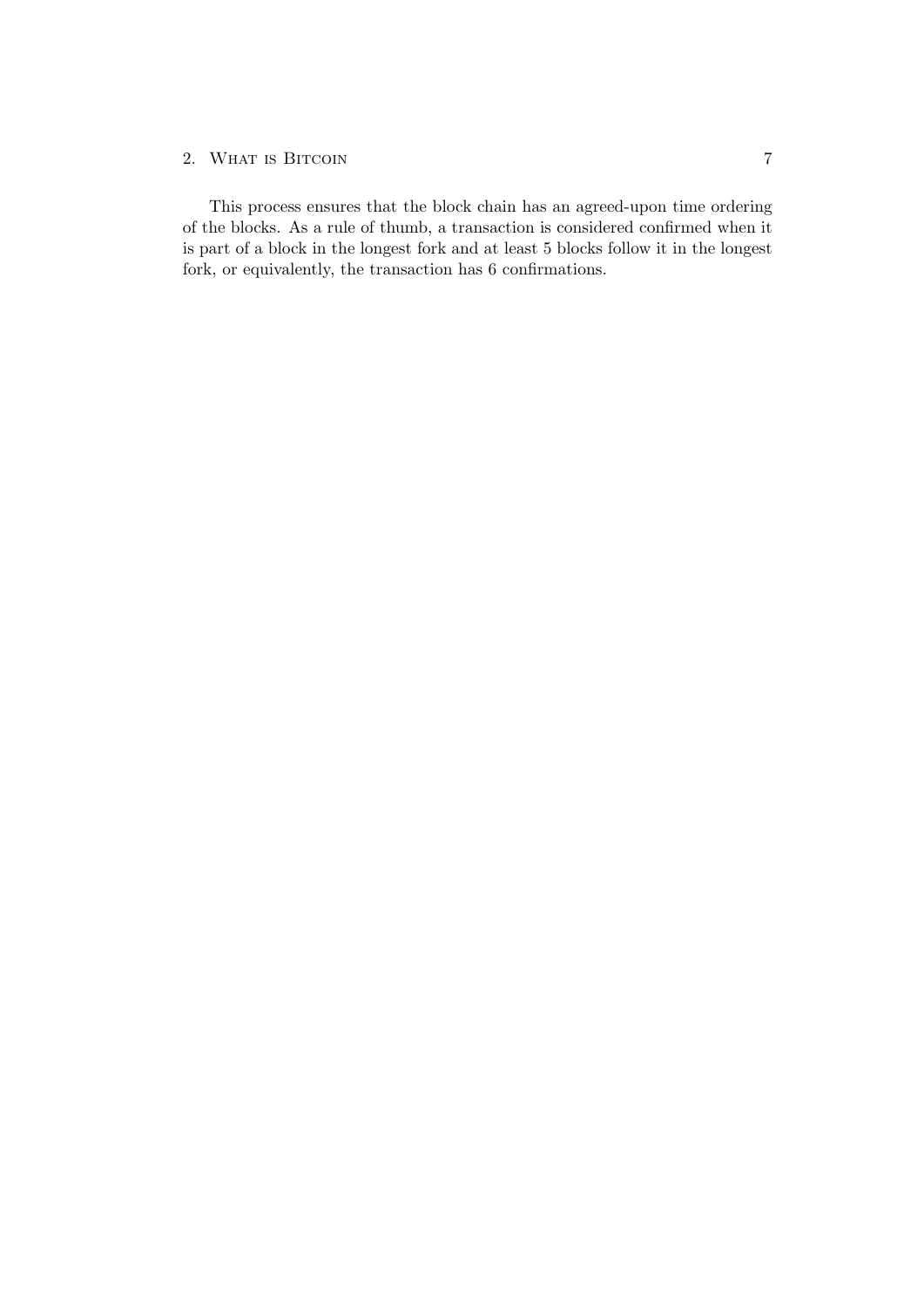# <span id="page-11-0"></span>CHAPTER<sub>3</sub> Evolving the Protocol

In our attempt to enable the further evolution of the Bitcoin protocol and the enhancement of its functionalities, it is essential that changes be made on the way the different fields of a block are read and interpreted by the network nodes. It comes as an immediate consequence that these nodes have to adjust the block validation rules they adhere to, that is, the rules that a full node follows in order to determine whether a block is valid or not.

Since Bitcoin is a distributed protocol, it is generally not expected that these modifications will be applied simultaneously and in a coordinated fashion by all peers and therefore it can often happen that different full nodes follow different block validation rules until the changes are propagated, accepted and finally adopted throughout the peer network. Using the backward compatibility as the differentiating factor, all protocol changes can eventually fall into two main categories, which we will study in the following: the softforks and the hardforks.

## <span id="page-11-1"></span>3.1 Soft vs. Hard fork

A hardfork is a change of the Bitcoin protocol that is not backwards-compatible, i.e., older client versions would not accept blocks created by the updated client, considering them invalid. This can create a blockchain persistent fork – as opposed to the natural forks – when nodes running the new version create a separate blockchain incompatible with the older software. After a hardfork, all users are required to upgrade. Any iteration to bitcoin which changes the block structure (including block hash), difficulty rules or increases the set of valid transactions is a hardfork.

A softfork is a change to the bitcoin protocol wherein only previously valid blocks/transactions are valid. Since old nodes will recognize the new blocks as valid, a softfork is backward-compatible. This kind of fork is enforced once the majority of the miners upgrade to the new rules.

New transaction types – that would otherwise be implemented as hardforks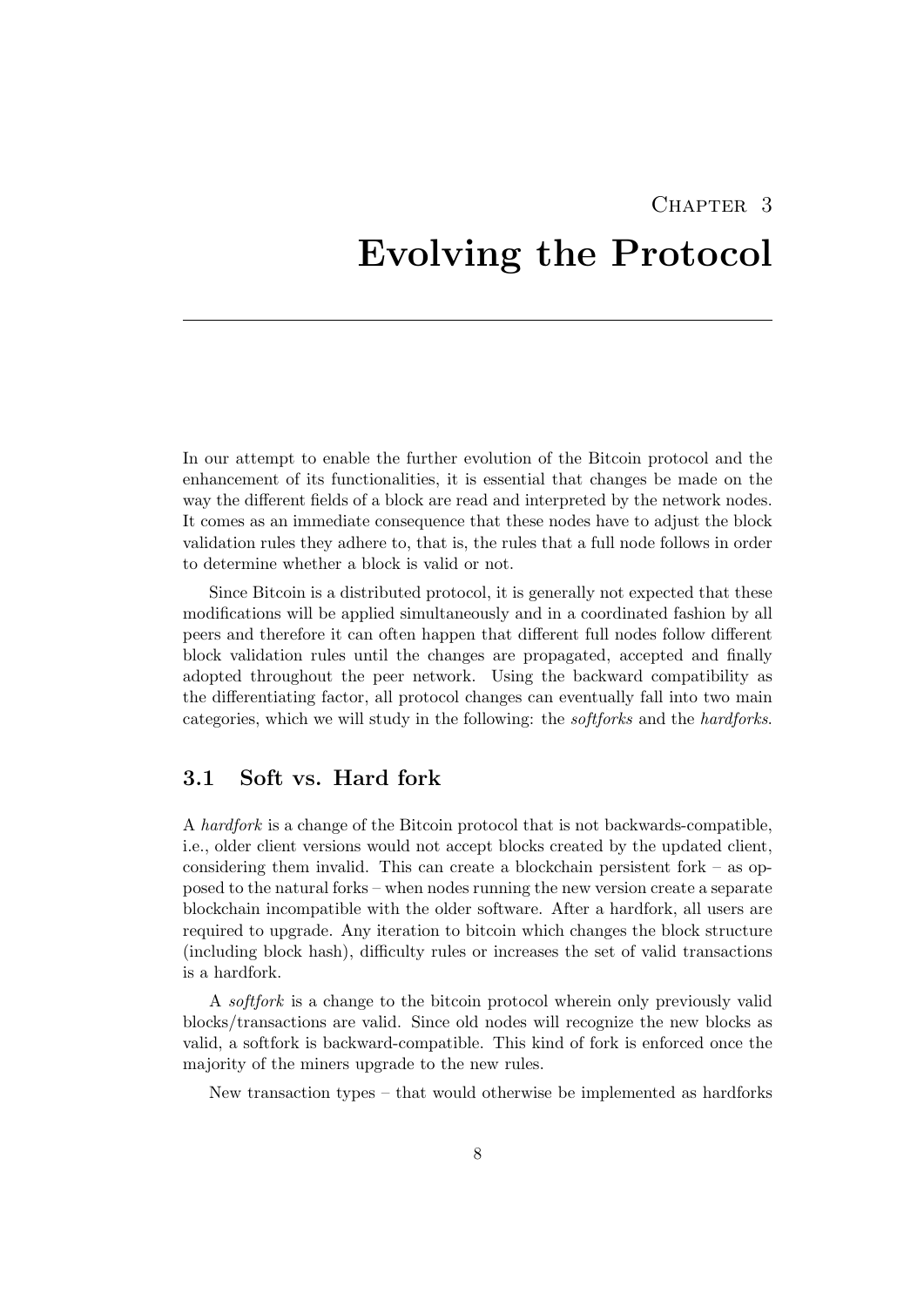3. EVOLVING THE PROTOCOL 9

– can often be added as soft forks, requiring only that the participants (sender and receiver) and miners understand the new transaction type. This is done by having the new transaction appear to older clients as a special form of transaction (so-called pay-to-anybody" transaction) and getting the miners to agree to reject blocks including these transaction unless the transaction validates under the new rules [\[1\]](#page-38-1).

## <span id="page-12-0"></span>3.2 The Ecosystem

There can be numerous categorizations of the participants in the Bitcoin ecosystem, depending on the viewpoint and the case under study. In the context of the present work, we will consider that the different interests of the various involved parties in the bitcoin community can fall into three main categories.

The two first categories are two different views of the users of the protocol. These are the people making use of Bitcoin in order to place payments, that is, to send bitcoins to each other over the network. The smallest unit of their activity is a single transaction. However, since Bitcoin payments can be used for different kinds of activity, we expect that a finer categorization of the users into stakeholders and high-traffic users would be more appropriate in our attempt to define their incentives and interests. The third category will be that of the block miners. In more detail:

- Stakeholders (SH): These are the principal value holders and long-term investors, even if they do not present considerable transaction activity.
- High-traffic users (HTU): These are the users responsible for the highest activity in terms of number of transactions, namely the users that create the biggest amount of traffic. Many transactions may consist of small amounts of bitcoins sent back and forth to the same wallets/users. There are quite a few cases where such transactions are indispensable, such as  $SatoshiDICE<sup>1</sup>$  $SatoshiDICE<sup>1</sup>$  $SatoshiDICE<sup>1</sup>$  and  $BitPay.<sup>2</sup>$  $BitPay.<sup>2</sup>$  $BitPay.<sup>2</sup>$
- Miners: These are responsible for the block creation, i.e., the addition of the transaction records that the users have announced to the network into the Bitcoin's public ledger of past transactions through mining [\[1\]](#page-38-1).

<span id="page-12-1"></span><sup>&</sup>lt;sup>1</sup>In SatoshiDICE bets, a Bitcoin transaction is made to one of the static addresses operated by the service, each having differing payouts. The service determines if the wager wins or loses and sends a transaction in response with the payout to a winning bet or it returns a tiny fraction of the house's gain to a losing bet [\[1\]](#page-38-1).

<span id="page-12-2"></span><sup>&</sup>lt;sup>2</sup>BitPay payments try to mitigate the risk of bitcoin price volatility by allowing the merchant to accept bitcoin and immediately converting it to US Dollars, Euros, or the currency of the merchant's choice [\[4\]](#page-38-4).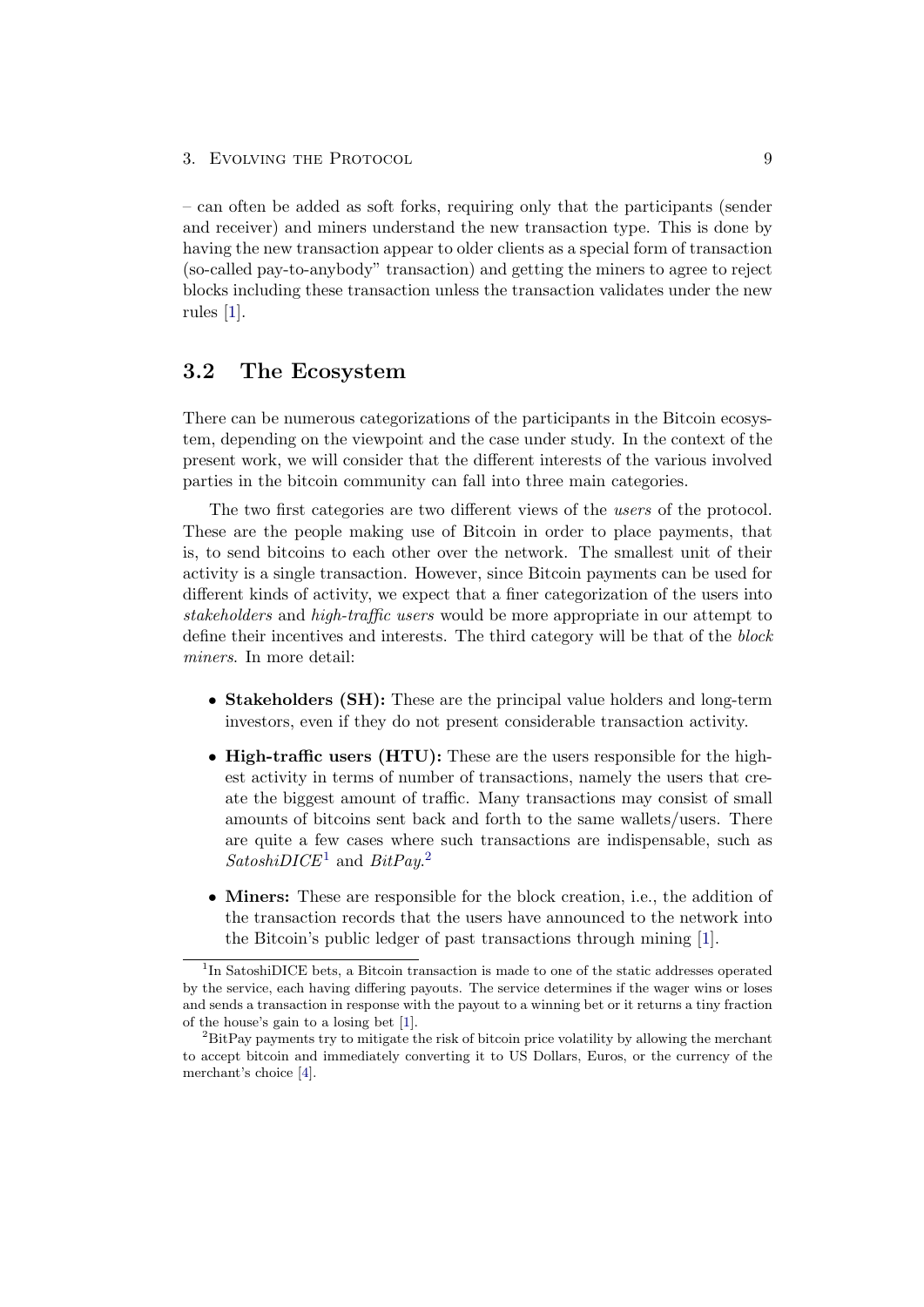#### 3. EVOLVING THE PROTOCOL 3. 2008. THE 10

Although it is straightforward to distinguish the miners from the users, this is not the case between SHs and HTUs. This happens because of the inherent property of Bitcoin to prevent user-activity tracking, that is, we cannot record the activity and profile a specific user by just observing the blockchain transactions, due to the mechanisms that the protocol has introduced to protect privacy, e.g. the creation of a new address for each payment (that however belongs to the same user wallet).

However, it is not our intention to cluster the users, but rather consider the characteristics of their activity, e.g. value transferred in a single transaction, and weigh them accordingly depending on the view we consider, that is, the same user will eventually impact both views (SH and HTU), but more in one and less in the other, depending on their behavior.

## <span id="page-13-0"></span>3.3 Problem Statement and Goal

Major policy changes in an open source project are messy. What would be a closed door policy discussion in a central bank, is now instead held out in the open, with all parties airing their opinions in an open forum.

One of the main reasons for the popularity of Bitcoin is the fact that it can support an instant, secure, decentralized, trustless and egalitarian currency system where all parts of the ecosystem can express their opinions on the current policies as well as any proposed changes. It is these very characteristics that can make it possible to move away from a centralized management, improving bitcoin's governance by removing a hardcoded policy control from the software.

Nonetheless, although the Bitcoin offers these enablers, such features are not natively supported by the protocol. To this end the main goal of the present project is to create a platform that will allow participants to cast their votes regarding a certain proposal in a standardized way and offer them an appropriate way to insert this information into the blockchain. This will help the system eventually reach consensus, while not violating the following important conditions:

- Our system should *avoid hardforks* which would allow backwards compatibility as well as an easier and more immediate deployment on the existing infrastructure.
- Users should be able to vote *maintaining their anonymity* that the Bitcoin protocol guarantees them through its mechanisms and are responsible to a great extent for its popularity.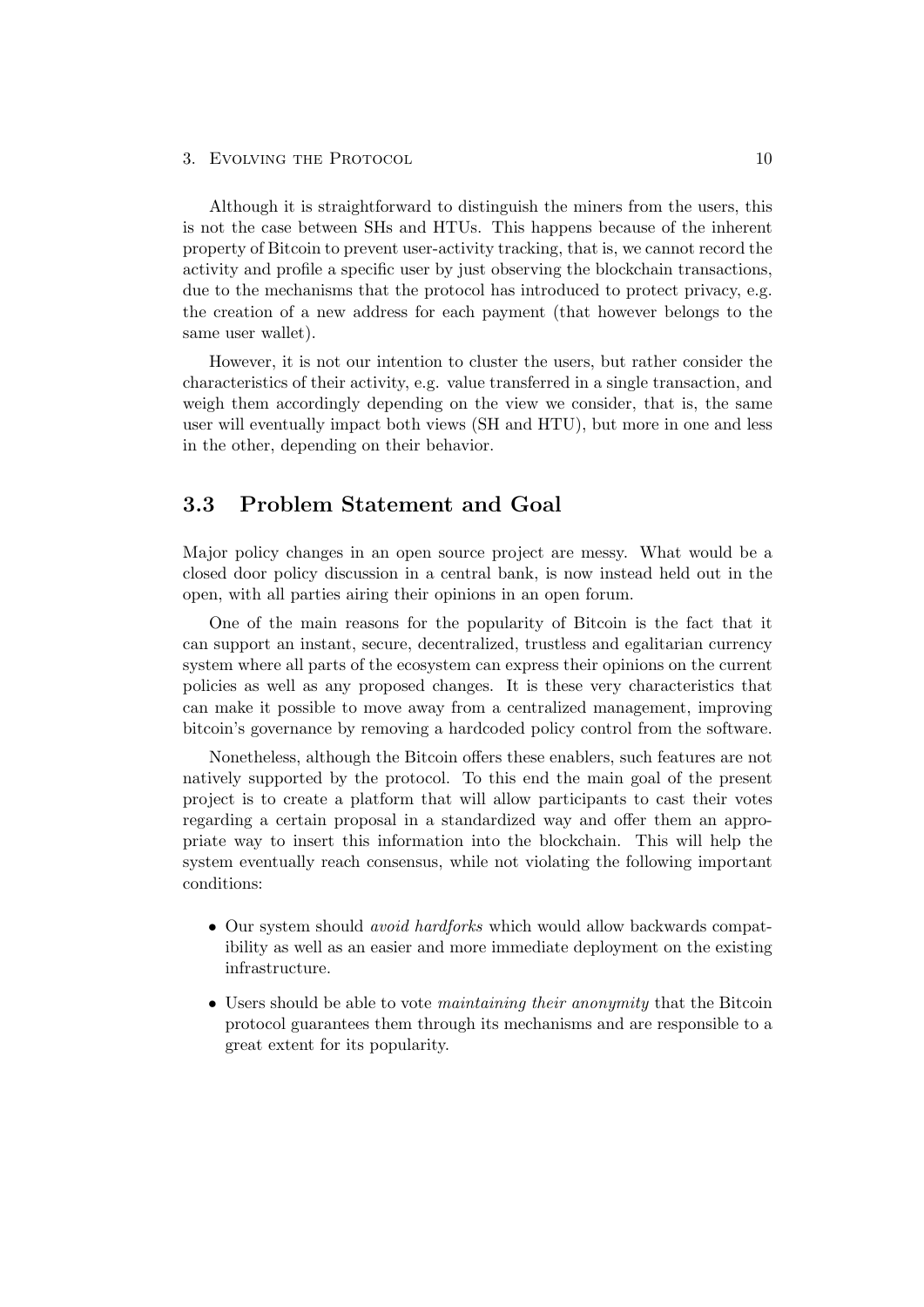## CHAPTER<sub>4</sub>

# <span id="page-14-0"></span>Case Study: The Block Size Debate

Although the present work covers a more generic topic, that of the ecosystem need to vote, we will put these ideas into practice and demonstrate them in a case study, concerning one of the most crucial and debatable issues in the Bitcoin community: the block size limit.

Absent a speed limit, of sorts, attackers bog down the entire system. In the early days of bitcoin, when the dollar and processing cost to flood the system was low, originator Satoshi added a limit on the total number of transactions validated every 10 minutes.

When the number of transactions in the past 10 minutes exceeds this speed limit, users start to bid for block space by including fees in their transactions. Bitcoin transactions are prioritized based on the transaction fee attached. The higher the fee paid by the user, the more likely their transaction will be prioritized before a less-paying user [\[5\]](#page-38-5).

## <span id="page-14-1"></span>4.1 Incentives

### 4.1.1 Arguments directly affecting categories

Having already described the three categories in the Bitcoin network that we would like to consider under the perspective of this project, we can now recognize their incentives behind pressuring towards bigger or smaller block sizes. Distinguishing the two cases, we have the following observations to make:

• **Smaller blocks:** In general, fast confirmation does not have to do with the block size (although a small block means that less transactions are in the block and hence the block can go around the network more quickly, thus reaching the same level of consensus in a considerably less amount of time). This refers to the first approx. 20 sec, until many nodes have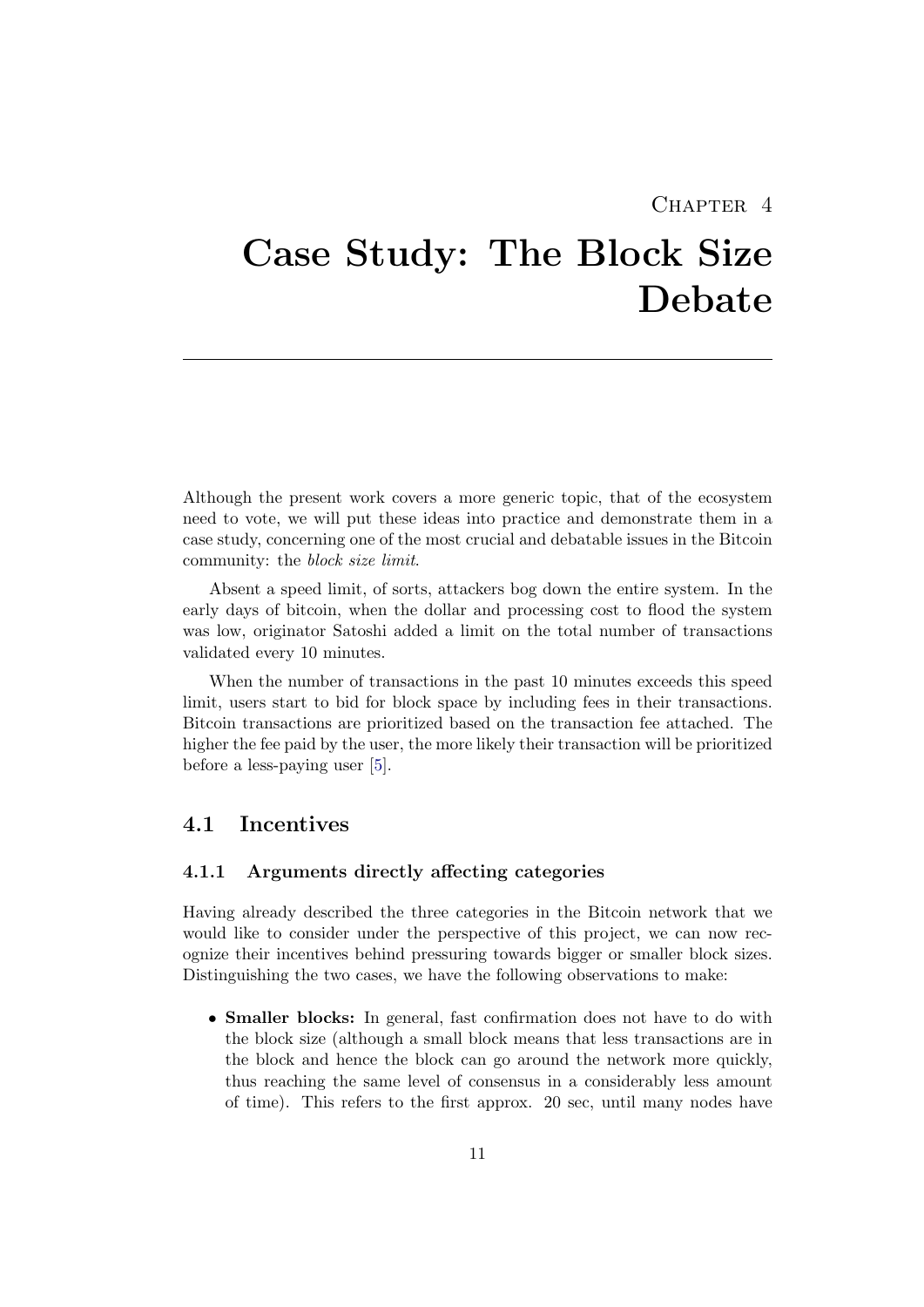### 4. CASE STUDY: THE BLOCK SIZE DEBATE 12

received the block, avoiding the danger of a fork. A small block could take only 10 sec to be received by the same amount of nodes. Then the rest of the network will stop competing against this one and therefore we will have less double spends (faster propagation speeds).

Also, small blocks will require higher fees for fast confirmations because now less transactions will content for a place in the block.

As a consequence the motives of the three categories will be as follows.

- High-traffic users: It will no longer be cheap to generate transactions at a high rate.
- Stakeholders: Bitcoin may look unattractive to new users with high fees, hence stopping or reversing global adoption, investment, development, support and centralization. As a consequence, this may take its toll on the popularity and value of bitcoin, resulting in a decrease on the value already owned. The increased transaction fees per se should remain neutral for users with high capitals and a moderate transaction traffic generation.
- Miners: Fees will not be zero. Instead, a low block size limit encourages higher transaction fees to incentivize miners ("let a free market develop"). This is eventually a necessity in order to incentivize miners and secure the mining ecosystem.
- Bigger blocks: Although, as explained above, less forks will be caused with smaller blocks rather than with bigger ones, the fact that we can include much more transactions in the same blocks, will allow for more and cheaper transactions per time unit. However, the incurred network latency will increase the possibility of rejected transactions.

Each group will have then the incentives presented below.

- Miners: Incentivized through higher transaction fees. Since more transactions are now included int he block, more fees are to be collected by the miners [\[6\]](#page-38-6).
- High-traffic users: Lower fees will allow them to afford increased transaction-creation activity.
- Stakeholders: Lower fees but higher transaction rejection possibility.

## 4.1.2 Arguments indirectly affecting categories

Apart from the incentives illustrated above, some additional arguments are to be pointed out and taken into consideration that nevertheless are not directly linked to the interests of some specific group (of the ones we are examining at least). Such points include the following: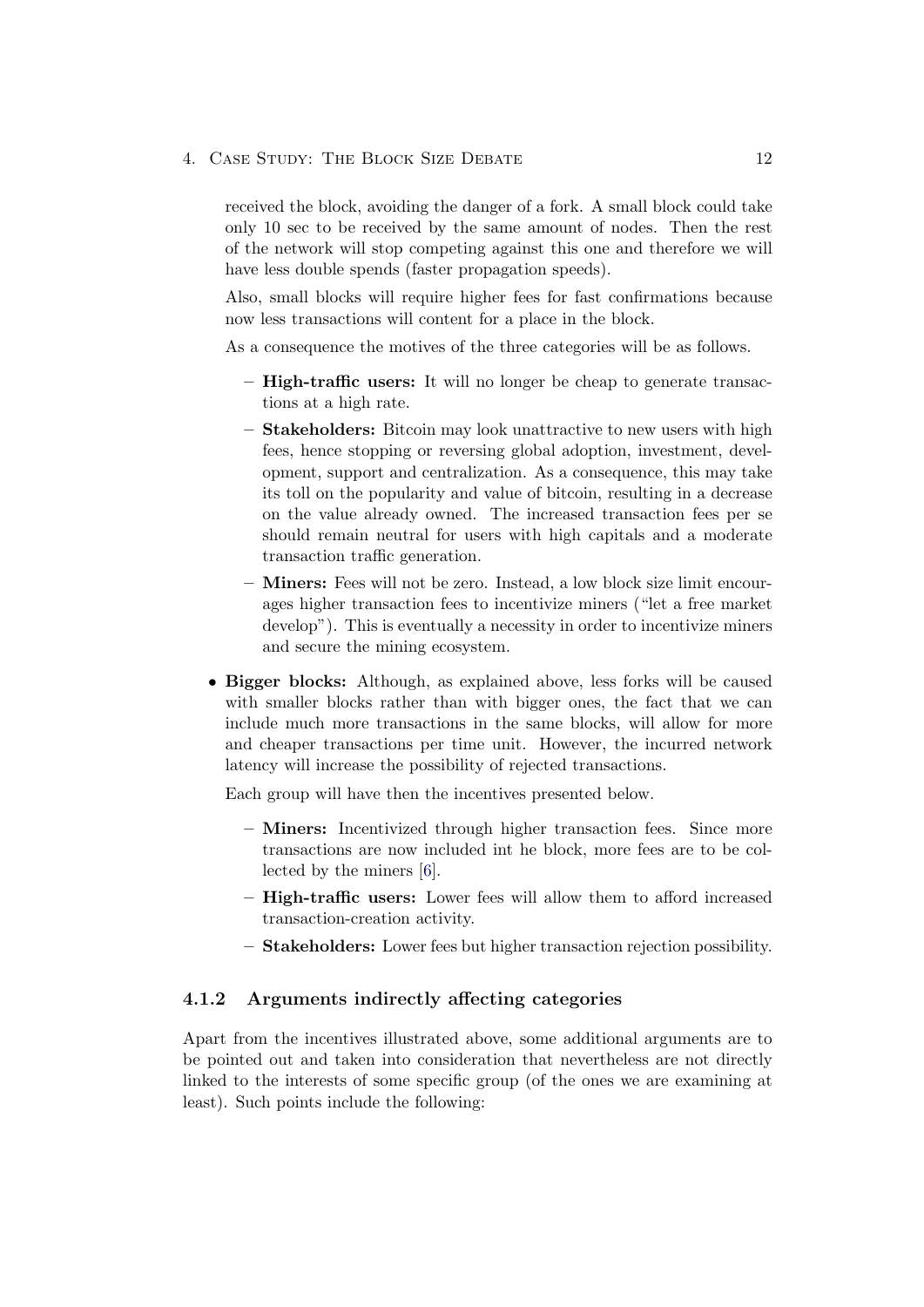4. Case Study: The Block Size Debate 13

| Incentive                  | Small block | Big block |  |  |  |
|----------------------------|-------------|-----------|--|--|--|
| High-traffic users         |             |           |  |  |  |
| High transaction fees      |             |           |  |  |  |
| <b>Stakeholders</b>        |             |           |  |  |  |
| Lower transaction fees     |             |           |  |  |  |
| High rejection probability |             |           |  |  |  |
| Bitcoin popularity         |             |           |  |  |  |
| <b>Miners</b>              |             |           |  |  |  |
| Free market                |             |           |  |  |  |
| More transaction fees      |             |           |  |  |  |
| Miscellaneous              |             |           |  |  |  |
| Node maintenance costs     |             |           |  |  |  |
| Centralization             |             |           |  |  |  |
| New application areas      |             |           |  |  |  |

<span id="page-16-1"></span>Table 4.1: Summary of incentives towards a smaller or bigger block size.

- Centralization: Since larger blocks lead to less miners running full nodes, this leads to centralized entities having more power, which makes Bitcoin require more trust, which weakens Bitcoin's value proposition [\[1\]](#page-38-1). Bitcoin is only useful if it is decentralized because centralization requires trust.
- Node maintenance costs: Moreover, the network will be relieved due to the lower traffic load that a small block size would bring to the network, i.e. consider a block of 1 MB and a block of 2 MB that have to be flooded after their generation to all of the full nodes which will now be more expensive to operate (more processing power). This will also boost the performance of lightweight nodes that receive a block only after request. These arguments promote the use of small block sizes.
- New application areas: Bigger block sizes will leave space for extensions like Mastercoin, Counterparty, etc.

Summarizing the results of the above analysis, we conclude to table [4.1.](#page-16-1)

## <span id="page-16-0"></span>4.2 BIP100 and BIP101

So far, it has already been clear that the current block size limit is too low and will delay growth and lead to user pain and expense if not increased. To solve this problem, two schemes have already been proposed for the transition to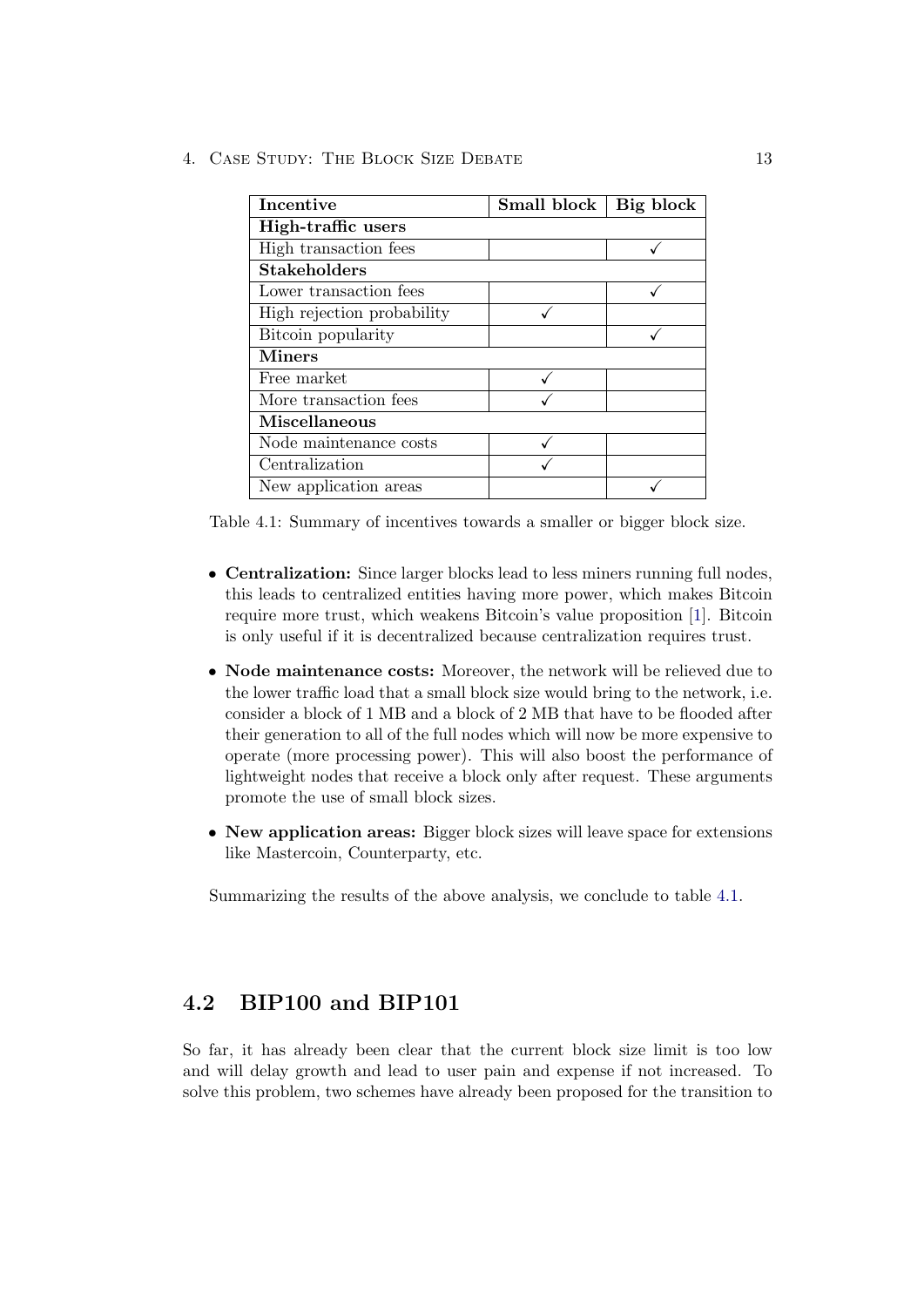4. Case Study: The Block Size Debate 14

bigger block sizes, with appropriate mechanisms to regulate each phase of this transition.

• BIP 100: In this scheme, miners vote by suggesting directly their desired block size. Votes are evaluated by dropping bottom 20% and top 20% and then the most common floor (minimum) is chosen. Moreover, the increase or decrease of the block size may not exceed 2x in any one step.

This procedure introduces friction into the block size increase process making it changeable, yet giving participants in the system sufficient time to observe system behavior and change course, ultimately moving towards a system where the market decides the best block size [\[5\]](#page-38-5).

• BIP 101: This BIP proposes replacing the fixed 1 MB maximum block size with a maximum size that grows over time at a predictable rate. More specifically, the maximum allowed size of a block on the main network shall be calculated based on the timestamp in the block header.

The maximum size shall be 8 MB on January 11th 2016 and shall double every 2 years until January 6th 2036, where the maximum size will stop increasing at 8.192 GB. The maximum size of blocks in between doublings will increase linearly based on the block's timestamp  $[7].<sup>1</sup>$  $[7].<sup>1</sup>$  $[7].<sup>1</sup>$  $[7].<sup>1</sup>$ 

The main difference of the voting scheme of the two proposals lies in the fact that in the first case (BIP 100), the miners vote directly for a block size, while in the latter (BIP 101) they vote only for or against a predetermined action plan.

Nevertheless, the aforementioned schemes only consider the votes of the block miners, hence leaving no space to users to express their opinion, although they are still stakeholders of the ecosystem.

# <span id="page-17-0"></span>4.3 Scope

The tasks that belong to the scope of this work consist principally in the following points:

- Comparison and evaluation of alternative voting mechanisms for users and proposal of a solution.[2](#page-17-2)
- Vote parsing, storing and counting for all three categories (as displayed in Figure [4.1\)](#page-18-0).

<span id="page-17-1"></span><sup>&</sup>lt;sup>1</sup>The doubling interval was chosen based on long-term growth trends for CPU power, storage, and Internet bandwidth. The 20-year limit was chosen because exponential growth cannot continue forever.

<span id="page-17-2"></span> $2$ Similar mechanisms are already defined for the miners in the BIP100 and BIP101 proposals, as well as adopted by many miners in the mainnet, thus we need not implement them again.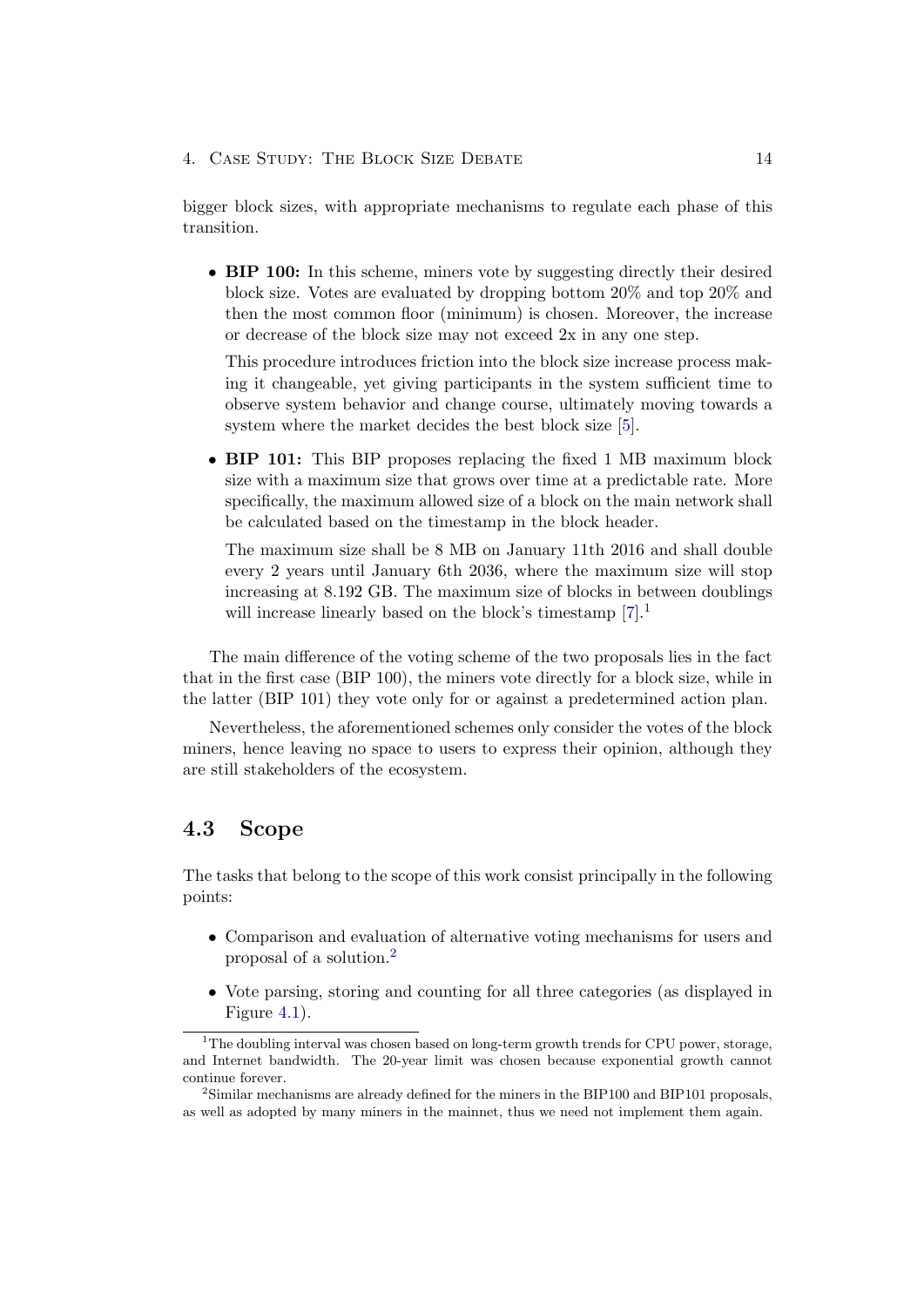4. Case Study: The Block Size Debate 15



<span id="page-18-0"></span>Figure 4.1: Different vote types encountered in our system.

- Proposal of the suitable observable metrics to allow for an appropriate weighting of the votes.
- Result extraction and evaluation according to these metrics.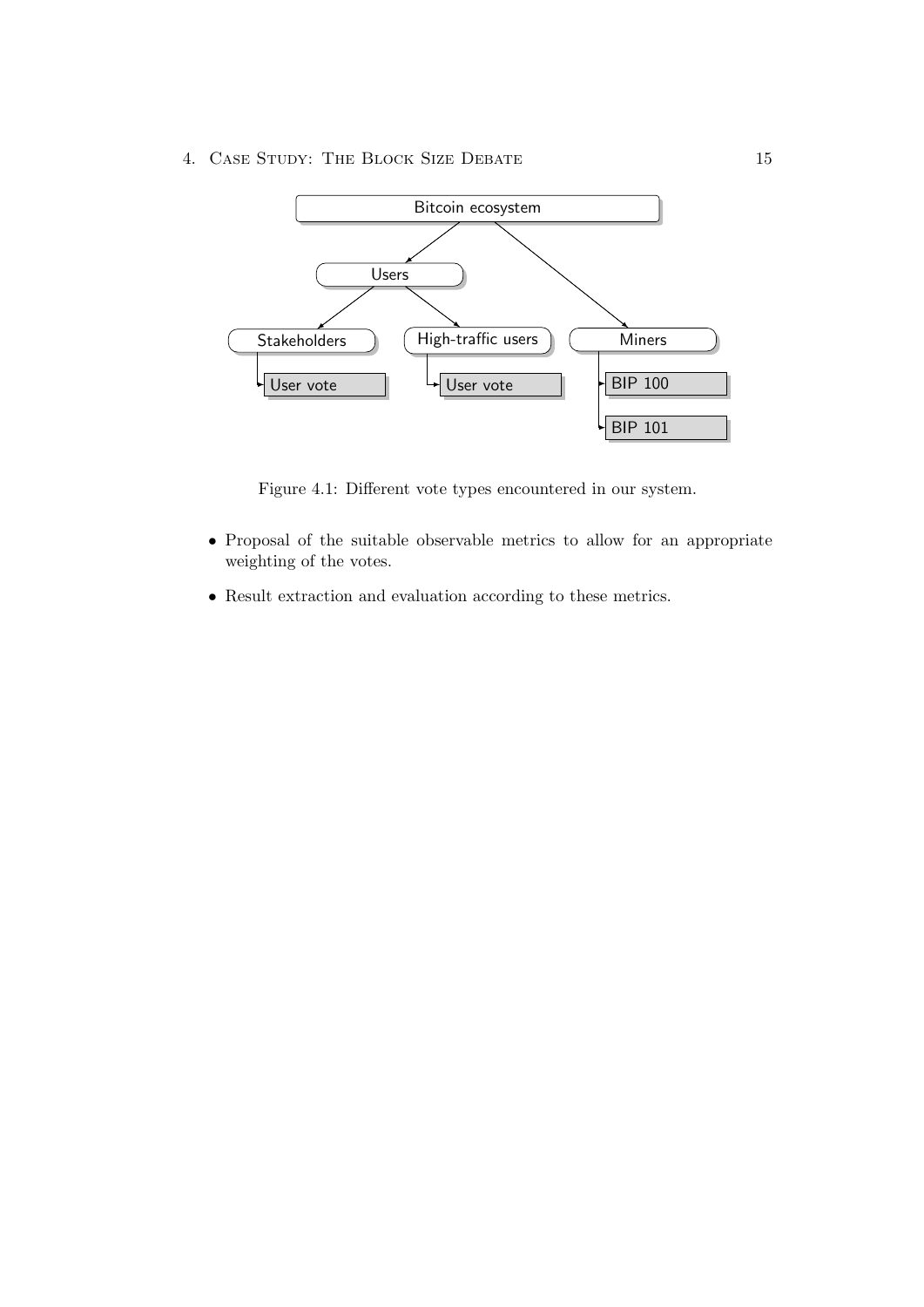# CHAPTER 5 Implementation

<span id="page-19-0"></span>Since each of the parties that form the Bitcoin community is not involved to the same extent and in the same manner, their preference (vote) should be given a different weight factor, that corresponds to their activity and the influence they have on the function of the network. To this end, we will define three different metrics to determine the weight of the votes for each of the categories explained so far.

## <span id="page-19-1"></span>5.1 Stakeholder Metrics

What distinguishes the behavior of a stakeholder is the fact that they hold bigger amounts of bitcoins, although the number of the transaction is markedly lower than that of the high-traffic users. As a consequence the weight that should be given to their vote should be analogous to the transferred values.

To this end, the weight value we will use for the metrics will now have to be proportional to the unspent outputs that each transaction comes with. This means that each transaction comes with a set of one or more outputs to other users (or the same user) and a vote. The weight of the vote will be proportional to the sum of the outputs that have not been referenced by an input so far. At the time of its creation the inputs equal the outputs (minus the transaction fees) and the vote has the maximum weight. Once one of the users that receive one of the outputs decides to use their output (the money transferred to them) in a transaction – that may be accompanied by a vote as well – the previous vote loses the corresponding amount of weight which is transferred to the new user, even if the receiver does not make use of this weight by not including any vote in their transaction. Therefore the votes of a user that has given all their bitcoins (and they have also been spent by the corresponding receivers) will have zero multiplier, or equivalently, will no longer influence the total vote results.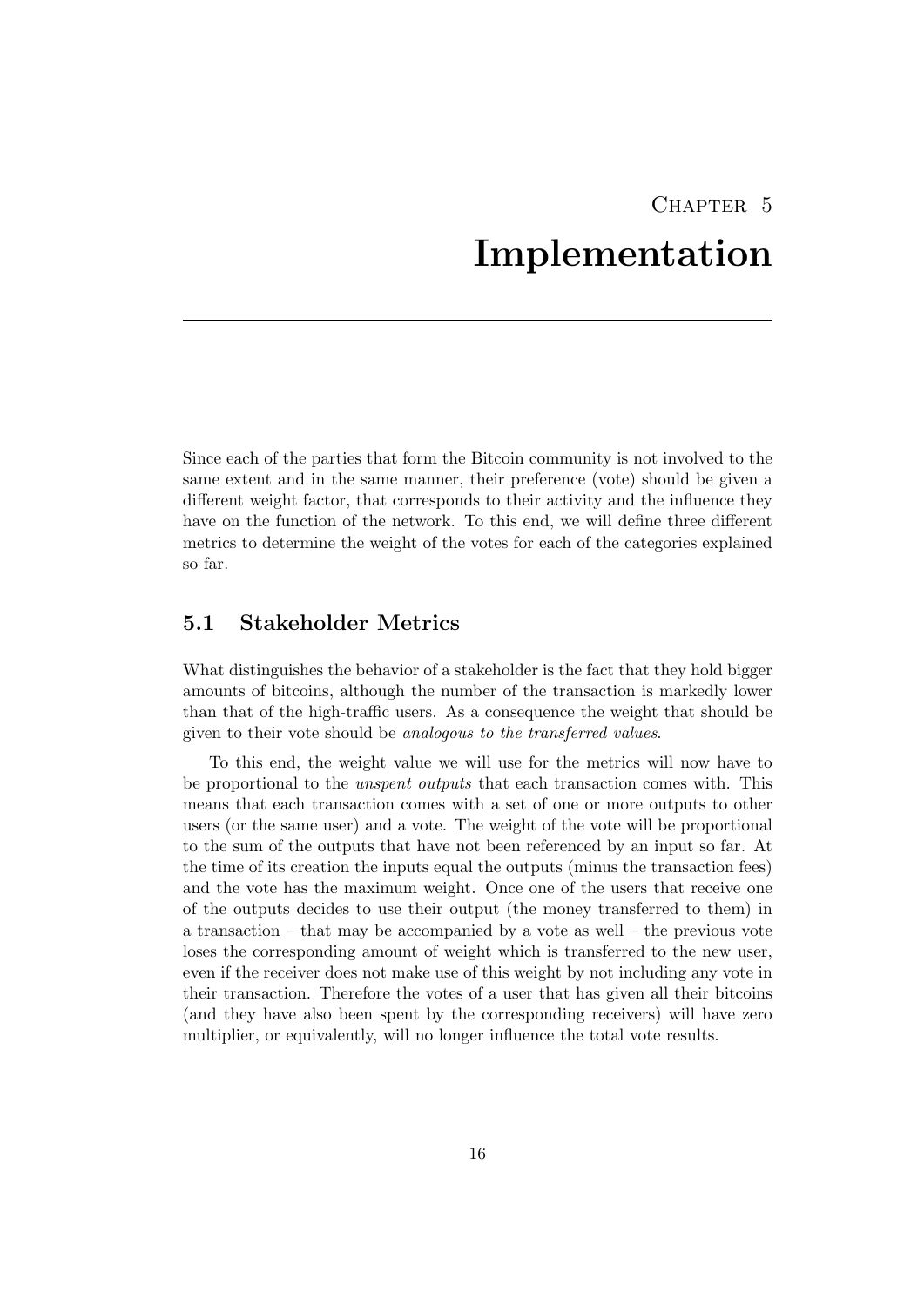## <span id="page-20-0"></span>5.2 High-Traffic-User Metrics

What characterizes this category is the amount of transactions they produce. Therefore the metric should be proportional to the produced traffic, i.e., the number of transactions they transmit.

The problem in this case is that this value is constantly increasing over time (unlike e.g. the metric chosen for the stakeholders). For this reason, we can use the following weighing strategy: Choose a window of blocks, that is, a minimum block height up to the head of the chain, that will be considered for the calculations, so that the result is kept up to a certain limit.

## <span id="page-20-1"></span>5.3 Miner Metrics

Since the value of the transactions included in a block that a miner created does not say much about their influence and importance, we should use a metric more representative of the resource share they hold in the network, as well as their investment. One such metric would be the *absolute number of blocks* they have created so far, since that is directly related to the time they have been active so far, as well as the probability with which they can mine new blocks and hence the equipment they have invested in. Such a metric would be more appropriate also because it does not require us to keep track of which the miner is and which blocks they have mined so  $far<sup>1</sup>$  $far<sup>1</sup>$  $far<sup>1</sup>$  which may contain some uncertainty, especially because there is no specific field defined by the protocol referring to the miner.

In this case, all votes will be equally weighed (weight  $= 1$ ) for each miner, with the more active miners inserting more votes in the block chain, since they have mined more blocks. To avoid cases where previously active and currently inactive miners influence the future decisions, we will keep a sliding window, i.e., we will only keep the last N blocks (votes).

## <span id="page-20-2"></span>5.4 Vote Location

One of the principal goals of this project is to find an appropriate way to insert the vote of each participant into the block chain. The challenge stems mainly from the fact that the blocks have an already defined and fixed structure with limited extensibility. By taking a closer look at the fields of the block header

- as the payout address hash of the reward in the coinbase transaction
- as a plaintext sometimes referred in the output script as "mined by X".

<span id="page-20-3"></span><sup>&</sup>lt;sup>1</sup>However, finding out the identity of the miner and associating it with a mined block is feasible in two ways: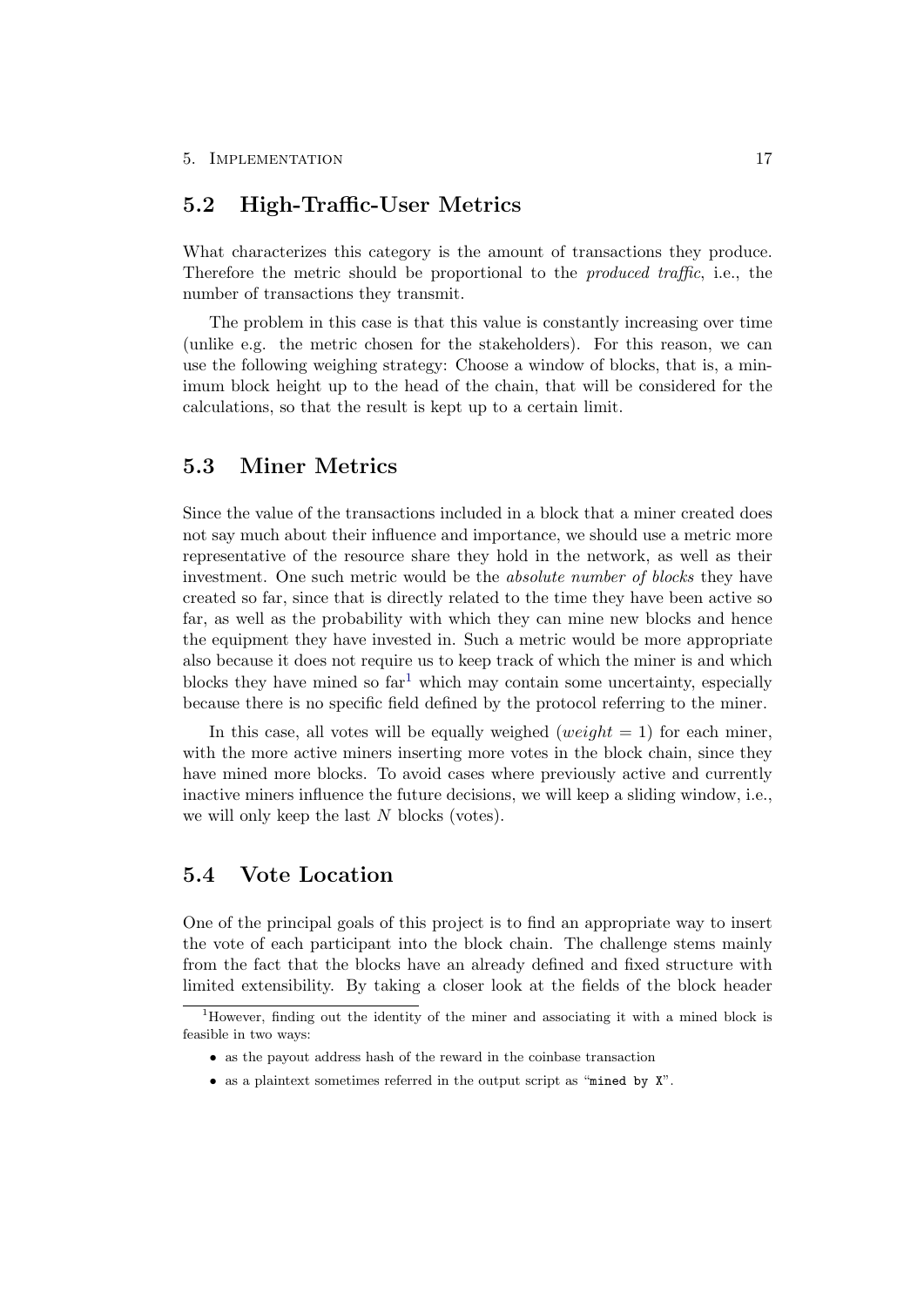#### 5. IMPLEMENTATION 18

and the transactions, we can recognize several potential solutions that will have to be evaluated against the suitable criteria in the following option assessment.

Eventually, the users (SHs and HTUs) will use the transaction locktime to insert their vote, while as far as the miners are concerned, we will use the votes already injected by them in the coinbase-transaction input script (BIP 100) and the header version (BIP 101).

## 5.4.1 Evaluation Criteria

In order to decide over the best alternative for the insertion point of a vote, different alternatives had to be explored and evaluated, mainly against the following criteria:

- data overhead
- interference/incompatibility with functionalities used currently or in the future
- ambiguity of the vote, that is, the possibility to tell whether somebody abstained intentionally or just ignored the field
- packet clean format, i.e. the field values correspond to the field descriptions defined by the protocol

#### 5.4.2 Option Assessment

We will investigate some methods to do soft-forking changes in order to give the possibility to all interested parties to include information into the blockchain. As already mentioned, there are two different positions where the votes should be appended, depending on the category by which the vote is cast.

More specifically, the stakeholders and high-traffic users are the ones that create and broadcast transactions, which means that they can only have access and alter the contents of their transaction and henceforth the vote has to be included within the transaction. Thus we recognize the following alternatives:

• Locktime: As explained, for values greater than or equal to 500,000,000 this field refers to the UNIX timestamp at which the transaction will be unlocked. Of course, if this value refers to some point in the past, the transaction will not be locked at all. So, for instance, values between 500,000,000 and 800,000,000 refer to dates between 05.11.1985 and 09.05.1995 that of course have no reasonable meaning or purpose. Hence we could take advantage of these values and append information regarding the votes. However this has as a consequence that we cannot use the functionality of the field, that is, lock a transaction until some later point in time.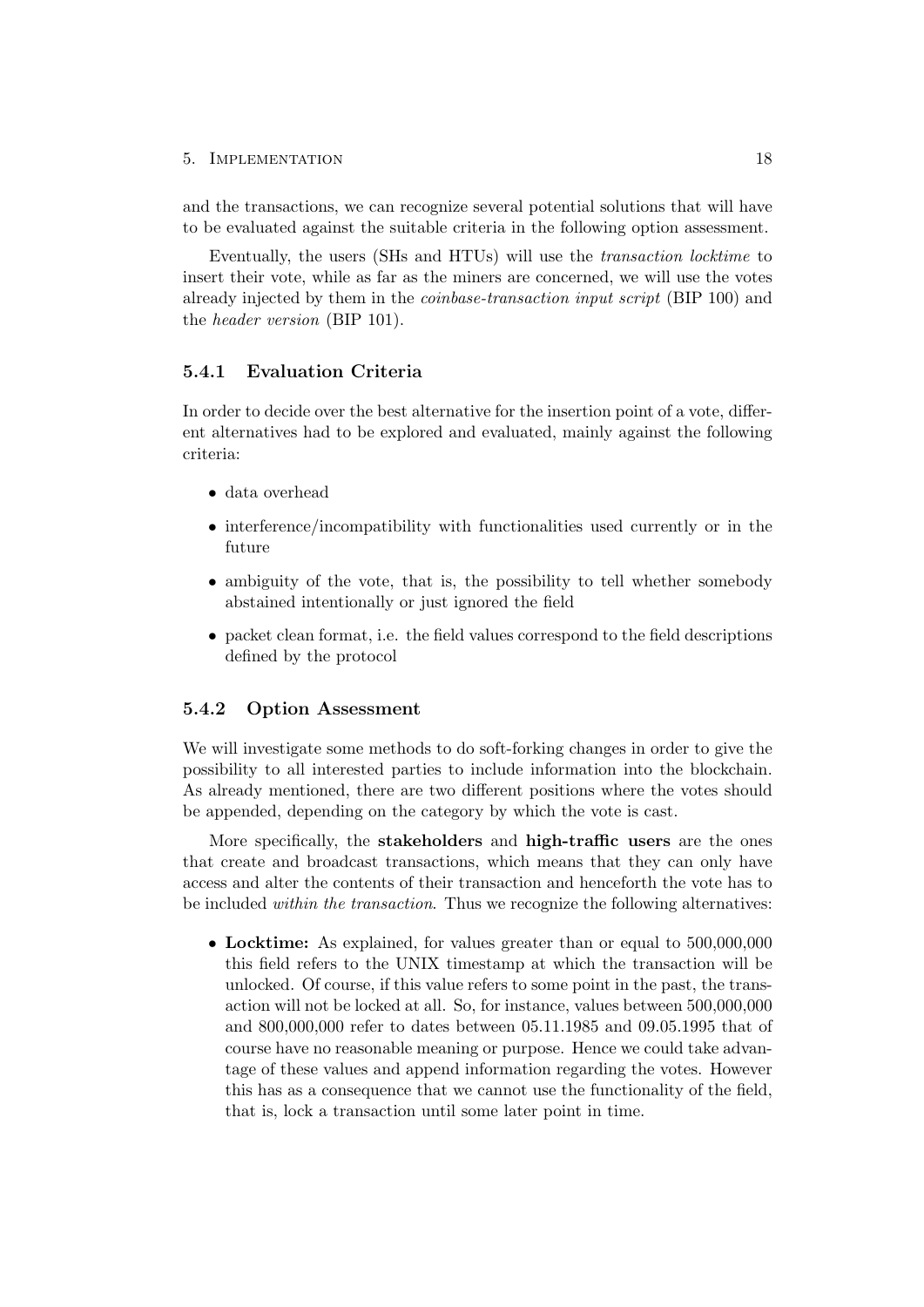#### 5. Implementation 19

- OP RETURN: The script command (can be in both the scriptSig of an input or the scriptPubKey of an output) marks a transaction as provably unspendable/prunable output, which means that the script is marked as invalid and nobody can spend that output. This allows adding data to a transaction without the data ever appearing in the UTXO set. Of course this brings an extra overhead, since we have to include an extra (unused) output in the transaction [\[1\]](#page-38-1).
- Input sequence number: This field is currently not in use and hence its value is always set to 0x FF FF FF FF. This means that a transaction may not be considered to be final and hence be ignored by some nodes when it is not set to the maximum value.

The miners are not allowed to modify the transaction data, but only the block header fields and the coinbase transaction. Therefore their votes should be appended in either of these fields.

- Coinbase input: Since the input script of the coinbase doesn't have to be a valid script, any data can be appended in it, as is the case for the genesis block.[2](#page-22-1) The BIP 100 proposal is based on this opportunity.
- Version header: The version number is already used for the BIP 101 proposal.
- OP RETURN: The command can be appended in exactly the same way as described before, this time in the coinbase transaction.

Summarizing all available alternatives discussed above, we conclude to the comparative table [5.1.](#page-23-1)

## <span id="page-22-0"></span>5.5 Vote Format

In order to be able to recognize the votes in the chain, we will have to encode the information properly. For the three vote types, we will have the following formats:

• User vote: In order to be sure that the lock time value will not lock the transaction, we should pick a value between 500,000,000 (so that its a UNIX timestamp) that refers to 05.11.1985 and any UNIX timestamp in the past, say 01.01.2000, which is equivalent to 946,684,800.

<span id="page-22-1"></span><sup>&</sup>lt;sup>2</sup>The coinbase of the genesis block contained the dated title of an FT article: "The Times" 03/Jan/2009 Chancellor on brink of second bailout for banks"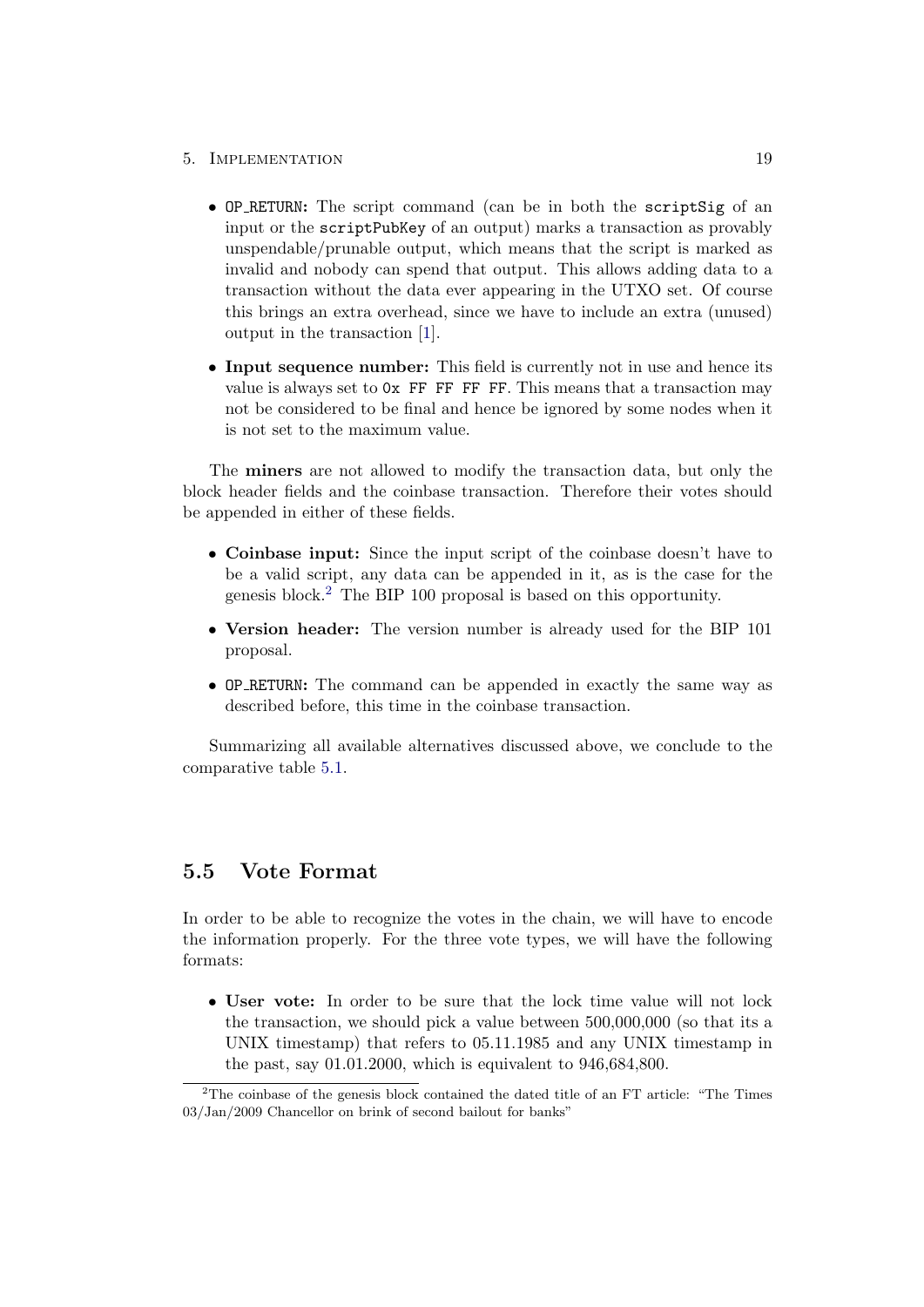#### 5. IMPLEMENTATION 20

| Locus       | Field                 | <b>Advantages</b>                                                                                                                                                                                         | <b>Disadvantages</b>                                                                                        |  |
|-------------|-----------------------|-----------------------------------------------------------------------------------------------------------------------------------------------------------------------------------------------------------|-------------------------------------------------------------------------------------------------------------|--|
|             | Locktime              | No data overhead.                                                                                                                                                                                         | Possible conflicts with other pro-<br>posals that may be using it $=$<br>without a widely adopted protocol. |  |
| Transaction | <b>OP_RETURN</b>      | No interference with any function-<br>ality. "Cleaner" packets and uni-<br>form application for transaction<br>and blocks. Can be combined with<br>other mechanisms that try to in-<br>clude information. | Data overhead (unused outputs in<br>the transaction).                                                       |  |
|             | Input sequence number | No data overhead.                                                                                                                                                                                         | May be used in the future (incom-<br>patibilities/interferences with re-<br>placement functionality).       |  |
|             | Coinbase input        | Already implemented (BIP100). No<br>interference with any functionality.                                                                                                                                  | Data overhead.                                                                                              |  |
| Block       | Version number        | Already implemented (BIP101). No<br>data overhead.                                                                                                                                                        | Ambiguous.                                                                                                  |  |
|             | <b>OP RETURN</b>      | "Cleaner pack-<br>No interferences.<br>ets". Uniform application for trans-<br>action and blocks.                                                                                                         | Data overhead.                                                                                              |  |

<span id="page-23-1"></span>Table 5.1: Comparative table of the different vote-locus alternatives.

Hence, in order to distinguish the votes for different proposals, as well as positive/negative votes from abstention, we can use two bits that are zero in the binary representation of 500,000,000:

#### 0001 1101 1100 1101 0110 0101 0000 0000

Taking for instance the 29th and 30th bits, the former is used to indicate that we consciously vote and not abstaining, while the latter represents our negative or positive vote, respectively for bit values 0 or 1.

This scheme gives at the same time the possibility to use further bit pairs in the same fashion in order to vote for other proposals in parallel.

- BIP 100: According to this scheme, the miners are allowed to cast their vote by encoding 'BV' + BlockSizeRequestValue into coinbase scriptSig, e.g. "/BV8000000/" to vote for 8MB [\[5\]](#page-38-5). However, many miners do not conform to this scheme and just include blocks with the string "BIP100" in their coinbase [\[8\]](#page-38-8).
- BIP 101: The version number has the 1st, 2nd and 30th bits set (0x20000007 in hex) [\[7\]](#page-38-7).

In all three cases, in order to be able to evaluate the data in a uniform manner, we will consider a binary vote format, that is, positive vote or negative vote (including abstentions).

## <span id="page-23-0"></span>5.6 Capturing the Data

When it comes to capturing and recording the data, we discern as before the three user categories: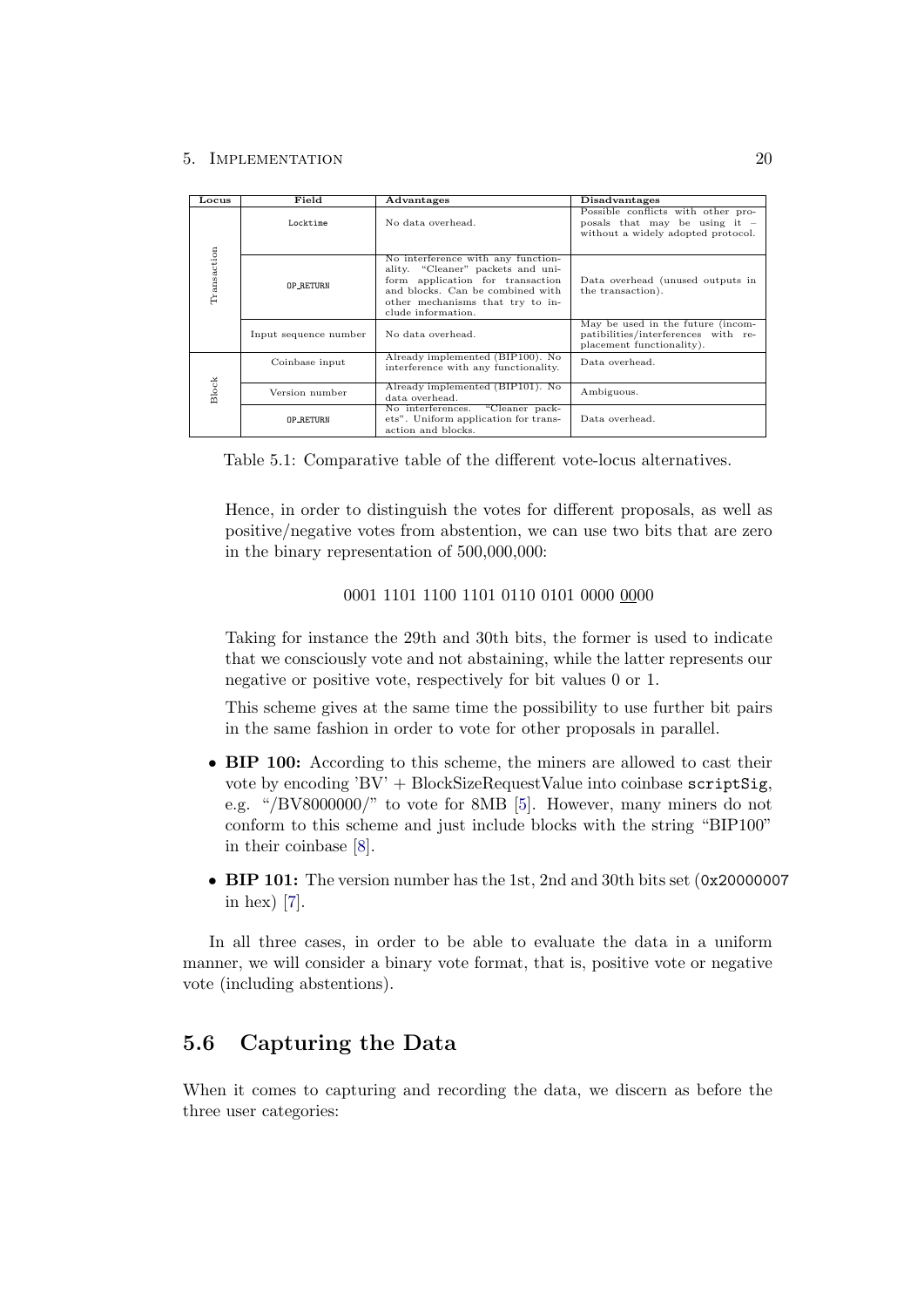### 5. Implementation 21

- For the **high-traffic users**, we need to consider the data within a specific time context, say a month, year etc. For this reason, only the votes/transactions within a window of a certain size (in blocks) will be taken account of for the vote evaluation and the result computation.
- For the **stakeholders**, we only need a snapshot at a point in time. With this snapshot we can check how many unspent outputs they have and adjust the weight of the transaction vote by checking the next blocks in the chain without having further context.
- For the miners, a snapshot is enough as well, since we will just use the unity weight.

## <span id="page-24-0"></span>5.7 Platform

### 5.7.1 Emulation and deployment networks

For the needs of testing and measuring we will have to emulate the behavior of the three node categories and/or record their vote-casting activity. We will distinguish the following cases once again:

- For the miners, there is already the existing mainnet, where we can directly read out the votes and record the statistics.
- For the high-traffic users and the stakeholders we will have to inject the votes into the packets for each of the categories and hence the emulation will have to take place in the *regtest* network.

For situations where interaction with random peers and blocks is unnecessary or unwanted, Bitcoin Core's regression test mode (regtest mode) allows instantly create a brand-new private block chain with the same basic rules as testnet (satoshis with no real-world value, more relaxed transaction checks), but one major difference: we choose when to create new blocks, so we have complete control over the environment [\[2\]](#page-38-2).

The reason we preferred the regtest network over testnet, is the fact that it runs locally and is hence easier to set up. Moreover, it allows backdating, that is, creating an arbitrary history by block mining in relatively short time, so that we can test the new blocks and transactions in our system in relatively short periods.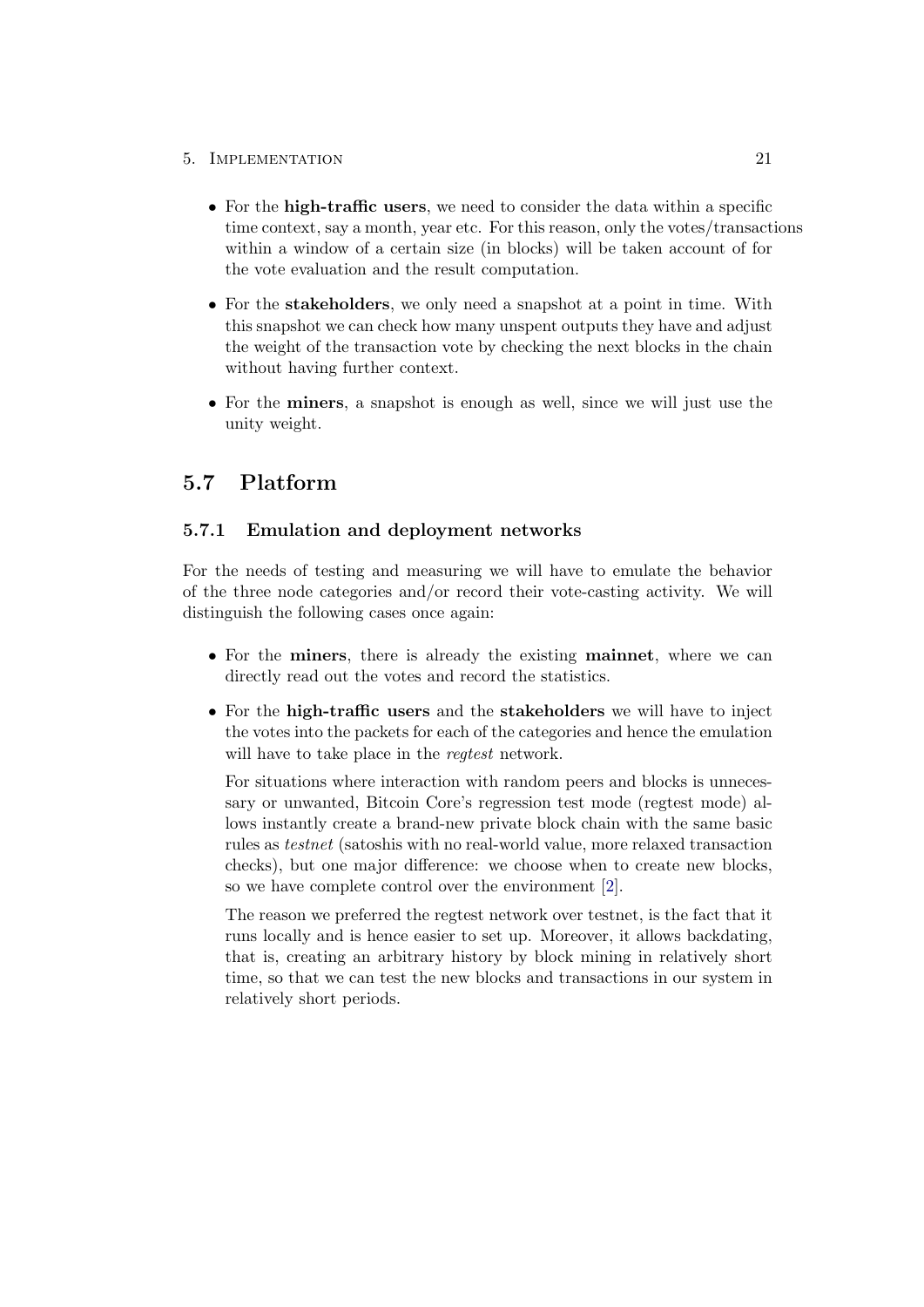## 5.7.2 Development

### Tools

For the actual development of the application and the realization of the programming logic, we will make use of the following programming tools/interfaces.

- BitcoinJ: An open source Java implementation of the Bitcoin protocol helping the development of Java (and not only) applications that interact with the Bitcoin network [\[9\]](#page-38-9). It can connect to the network, discover the network peers, download and store the blocks of the chainmaintain a wallet, send/receive transactions without needing a local copy of Bitcoin Core [\[10\]](#page-38-10), provide listeners for events like a new block arrival etc.
- bitcoind: A program providing a full peer which we can interact with through RPCs.
- bitcoin-cli: A program that allows us to send RPC commands to bitcoind from the command line. Although the application will be written in Java and based on the BitcoinJ library, we will use an additional utility BitcoinJSONRPCClient that provides a programmatic interface with bitcoin-cli and allows access to the full functionality through RPCs.

### Application structure

The application runs on two main threads:

- TransactionGenerator: This thread emulates the behavior of the users creating and announcing transactions to their peers in the network, including their vote regarding the block size. For the sake of emulation, there are two different user profiles being used: one for stakeholders, that is, users transacting with bigger amounts of bitcoins, and one for high-traffic nodes, i.e. users submitting numerous transactions of lower value.
- VoteCounter: At the beginning of the runtime, this thread goes through the whole blockchain and parses each past block for any possibly existing votes (of any category) in it. In parallel, there is a listener registered in this thread that parses all new blocks when a block-downloaded event is triggered. All parsed votes are stored in a local database.

The two threads explained above are called by the EmulationStarter class, once it has initialized the user wallet. Then the same class can call the appropriate class of the VoteEvaluation class in order to read the data from the database, evaluate the votes and extract the final results so far.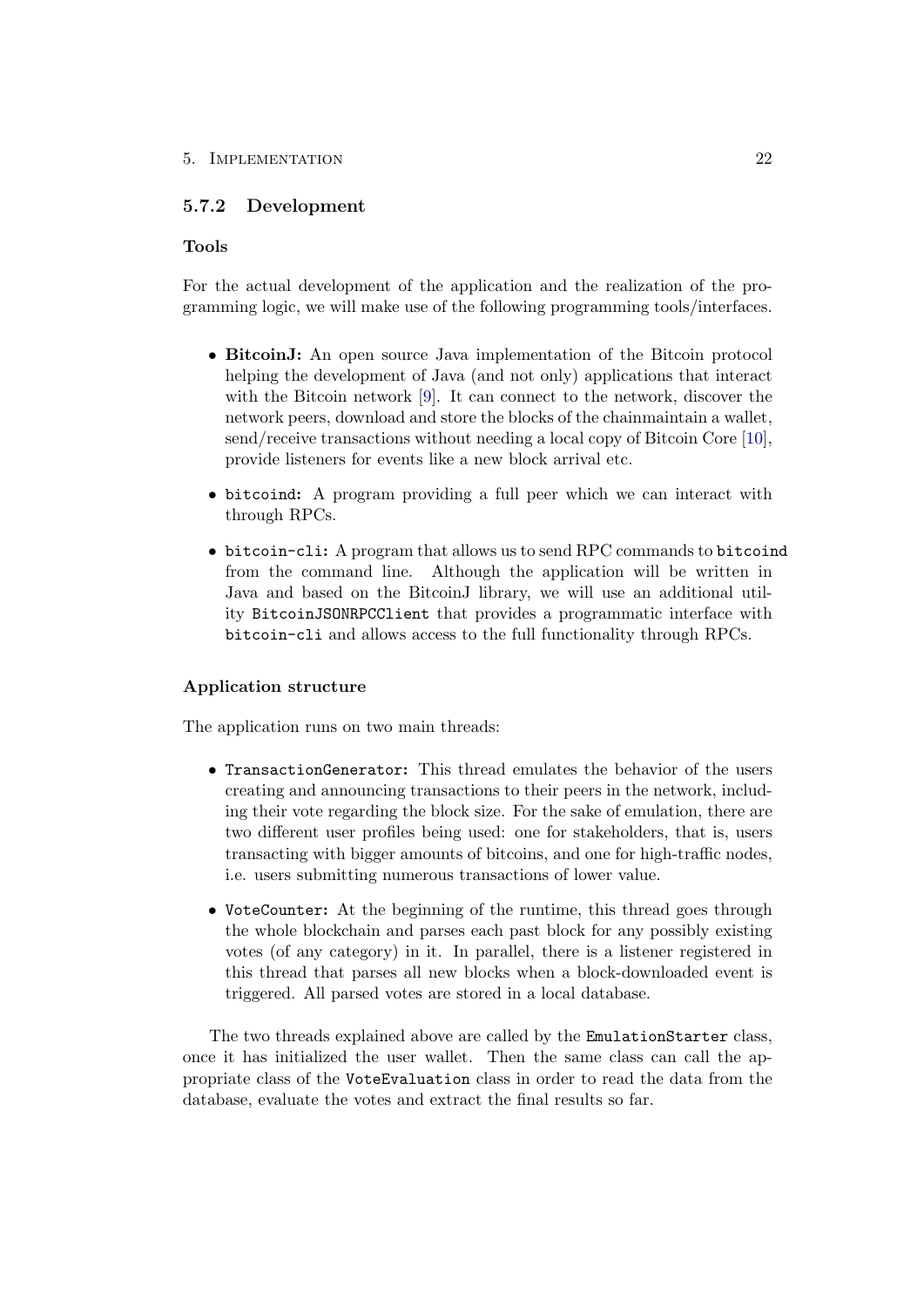### 5. IMPLEMENTATION 23

| <b>VOTES TABLE</b>    |        |                                                                                                                                                |  |  |  |
|-----------------------|--------|------------------------------------------------------------------------------------------------------------------------------------------------|--|--|--|
| id                    | int    | Auto-incrementing index.                                                                                                                       |  |  |  |
| block hash            | String | The hash of the block where the vote has been in-<br>serted into.                                                                              |  |  |  |
| block height          | int    | The block height for quicker reference on result eval-<br>uation.                                                                              |  |  |  |
| transaction_hash      | String | The hash of the transaction where a user inserted<br>the vote or of the coinbase transaction in the case of<br>the miners.                     |  |  |  |
| vote_type             | Enum   | The vote type (BIP100, BIP101, USER), so that it<br>can later be parsed appropriately.                                                         |  |  |  |
| boolean<br>vote value |        | TRUE for positive votes, FALSE for<br>negative<br>votes/abstentions.                                                                           |  |  |  |
| vote_weight           | float  | The sum of the unspent outputs of the transaction<br>for the user votes (that will be used for the SH-view<br>evaluation. Unused for the rest. |  |  |  |

<span id="page-26-0"></span>Table 5.2: Structure of the VOTES table.

Two further classes Utils and StatsKeeper are used for general-purpose static methods and storing statistics into a Matlab file.

## 5.7.3 Storing the data

The database scheme we are going to use will consist of only one table (Table [5.2\)](#page-26-0) that describes the votes in a uniform manner for the high-traffic users, stakeholders and miners, although some fields may not apply to both cases, e.g. vote weight. What will eventually differ is the way we parse the blocks / transactions to extract these data, as well as the weight we will attribute to them when evaluating the vote results.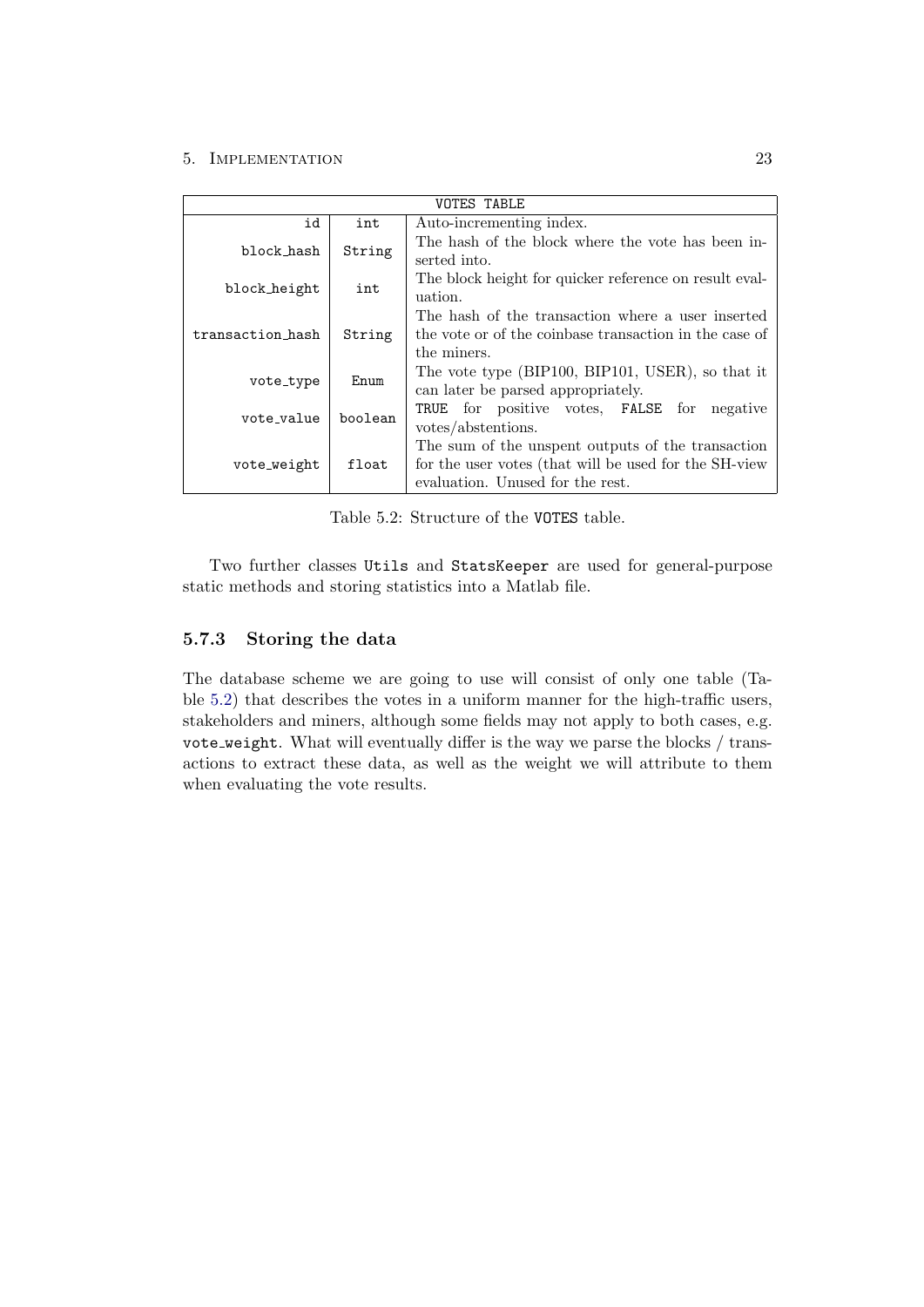# CHAPTER<sub>6</sub> Evaluation

<span id="page-27-0"></span>In this chapter, we will present some interesting results regarding our voting system for the users, as well as the already existing proposals BIP 100 and BIP 101 for the miners.

As far as the users are concerned, we have already examined two possible user views: the stakeholders and the high-traffic users. Each user, depending on their behavior, participates in the system and hence in the voting procedure more as a SH and less as a HTU or vice versa.

Although all users vote in a uniform way, without being classified explicitly in one of the two views, the voting procedure should be able to let both views express their preference (vote) distinguishing them from one another. An important parameter to be assessed in our system should thus be the extent to which the result extracted for each view really corresponds to the result that each view voted for.

To exemplify this point, we suppose that the users are called to vote for or against a given proposal. If the users whose behavior fits more to the description of the SH-view decide to vote with a certain ratio  $A$  in favor of the proposal, whereas the users better described by the HTU-view decide to vote with a ratio B in favor of the proposal, then the final outcome of the vote evaluation should depict this situation by outputting a result close to A for the SH-view and B for the HTU-view.

As for the miner voting system, results that could be of interest and will be presented are the following:

- 1. The delay of the block-parsing procedure for the blocks of the main network.
- 2. The participation of users as far as the proposals BIP 100 and BIP 101 are concerned.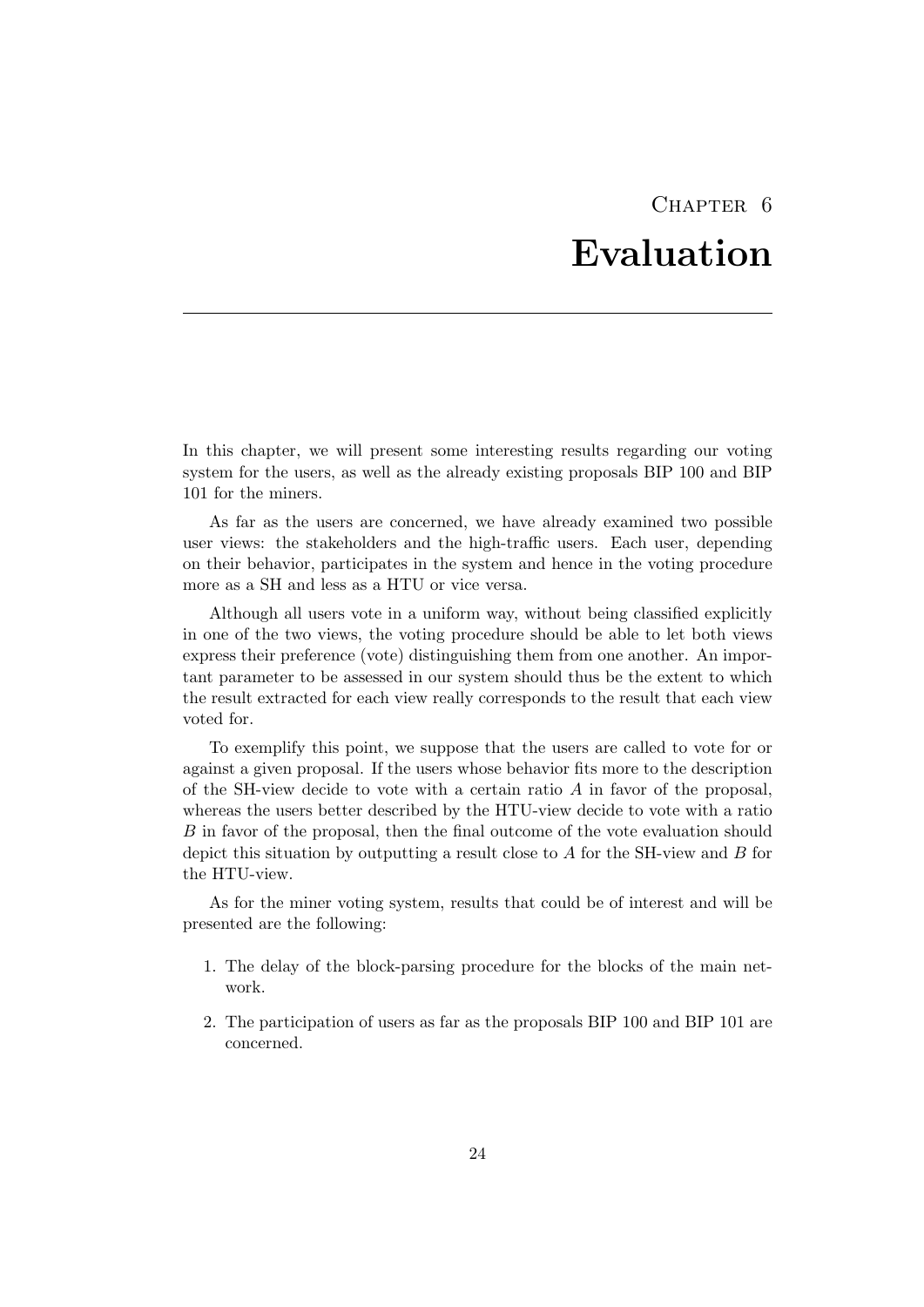#### 6. EVALUATION 25



<span id="page-28-1"></span>Figure 6.1: Emulation scenario for users

## <span id="page-28-0"></span>6.1 User Evaluation Scenarios

In order to test the expressiveness/validity of the metrics we chose for the users (SHs and HTUs), we will consider the scenario of Figure [6.1.](#page-28-1) As can be seen in the graph, our scenario includes the two different user views, SH and HTU, and therefore we will consider users that adopt one of the two distinct behaviors, either closer to one or the other view.

We define the following parameters for our emulation:

- **SH/HTU frequency:** The SHs and the HTUs generate 5\% and 95\% of the total transactions, respectively.
- YES/NO ratio: Moreover, the former decide to vote in favor of the proposal (positive) with a ratio of 25%, leaving the rest 75% cast a negative vote, while as far as the latter view is concerned, 75% vote for and 25% against it.
- held value: Also, we set the total bitcoins held by the SHs to be 100 times more than the overall value held by the HTUs, so as to make the two behaviors more distinct from each other.
- evaluation window: In order to discard stale votes, that is, votes coming from users that may have been active in the past but not anymore, we need to define a relatively short evaluation window. In our case, this is set to 50 blocks.

Taking the above into consideration, apart from the standard scenario, we will also try different values for the aforementioned parameters (Table [6.1\)](#page-29-1), in order to examine their influence in our system's performance.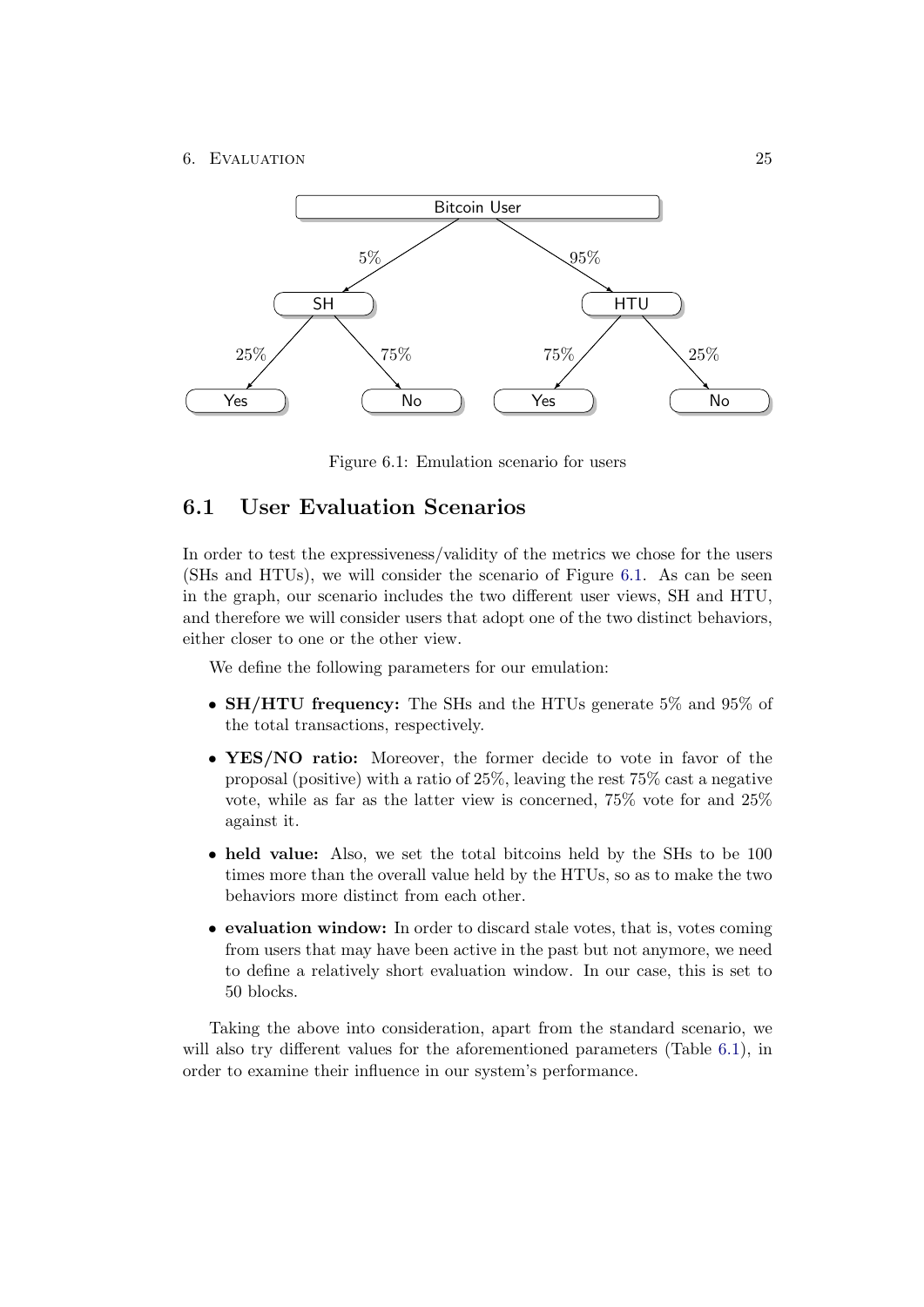#### 6. EVALUATION 26

| Scenario                | $(f_{SH}, f_{HTU})$ | $(\frac{YES}{NO})_{SH}, (\frac{YES}{NO})_{HTU}$ | $Values_H/Value_{HTU}$ | HTU Window       |
|-------------------------|---------------------|-------------------------------------------------|------------------------|------------------|
| <b>Standard</b>         | $(5\%,95\%)$        | $(25\%, 75\%)$                                  | 100                    | 50               |
| <b>SH/HTU</b> frequency |                     | $(25\%, 75\%)$                                  | 100                    | 50               |
| YES/NO ratio            | $(5\%, 95\%)$       |                                                 | 100                    | 50               |
| Held value              | $(5\%, 95\%)$       | $(25\%, 75\%)$                                  | $\mathcal{X}$          | 50               |
| Evaluation window       | $(5\%, 95\%)$       | $(25\%, 75\%)$                                  | 100                    | $\boldsymbol{x}$ |

<span id="page-29-1"></span>Table 6.1: User evaluation scenarios.

## <span id="page-29-0"></span>6.2 User Evaluation Results

Standard scenario. In Figure [6.2](#page-30-0) we can see the result of the vote parsing and evaluation (i.e., multiplication by the appropriate factor and summing up) while more blocks are being mined and added to the block chain. The dashed line corresponds to the theoretical values we set in our scenario, the dots to the actual measurements we extracted and the solid one to the mean value of our measurements.

From the graph we can point out that the two user views give accurate results representing the actual voting results of the SHs and the HTUs accordingly. Not only is the mean value of the positive-vote percentage for each view close to what they voted (less than 5% in both cases), but also the deviation of each measurement is very small from this mean value.

The reason for the discrepancy of the SH-view result is that the HTU users still hold some bitcoin value and vote with a considerably higher percentage positively. On the other hand, as far as the HTU results are concerned, we observe that the voting results are lower than the original votes of the HTU users, because the votes of the SHs has still been considered.

For the following scenarios, we will only use the mean value for each view for each setting, i.e., set of scenario parameters, in order to extract some conclusions regarding the behavior of the scenario parameters.

Different SH/HTU frequencies. In the graph of Figure [6.3,](#page-31-0) the mean results for the positive votes of each view are plotted as a function of the percentage of the SH votes over the total votes cast.

As expected, when there are no SHs voting, the votes of the HTUs will determine the result of the SH view as well, in spite of the low overall held value. On the other hand, as the proportion of SH votes increases, the result for the HTU view decreases rapidly towards the theoretical value for the SH view, since the votes cast by the latter make up for a bigger part of the total votes.

As a consequence, when 30% of the votes come from SHs, the result for the HTU view is 15% below the expected value. On the contrary, the corresponding result for the SH view is less than 4% away from the theoretical value, an expected fluctuation due to the randomness inserted into the vote generation.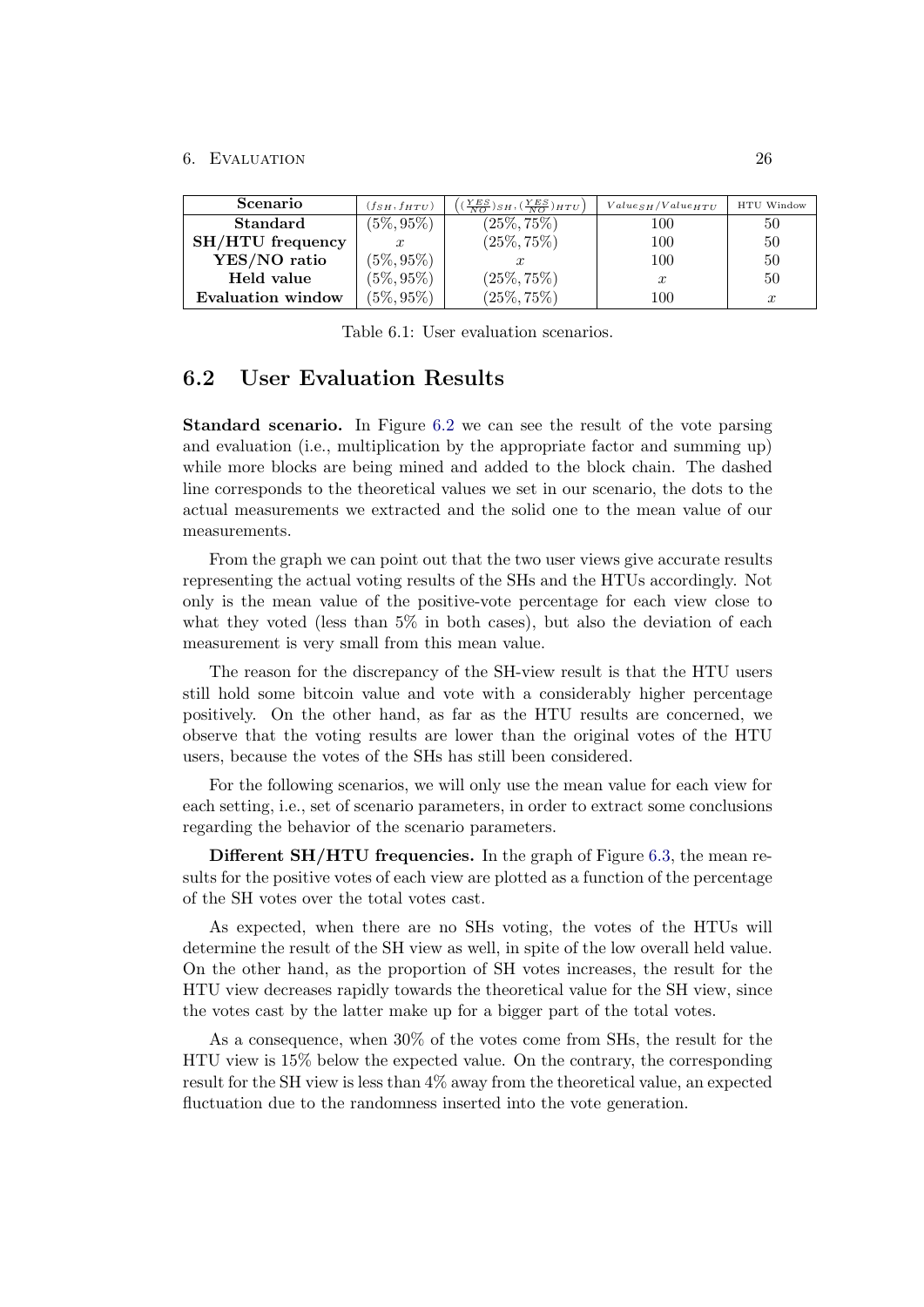

<span id="page-30-0"></span>Figure 6.2: User positive-vote results for the SH and HTU views for the standard scenario.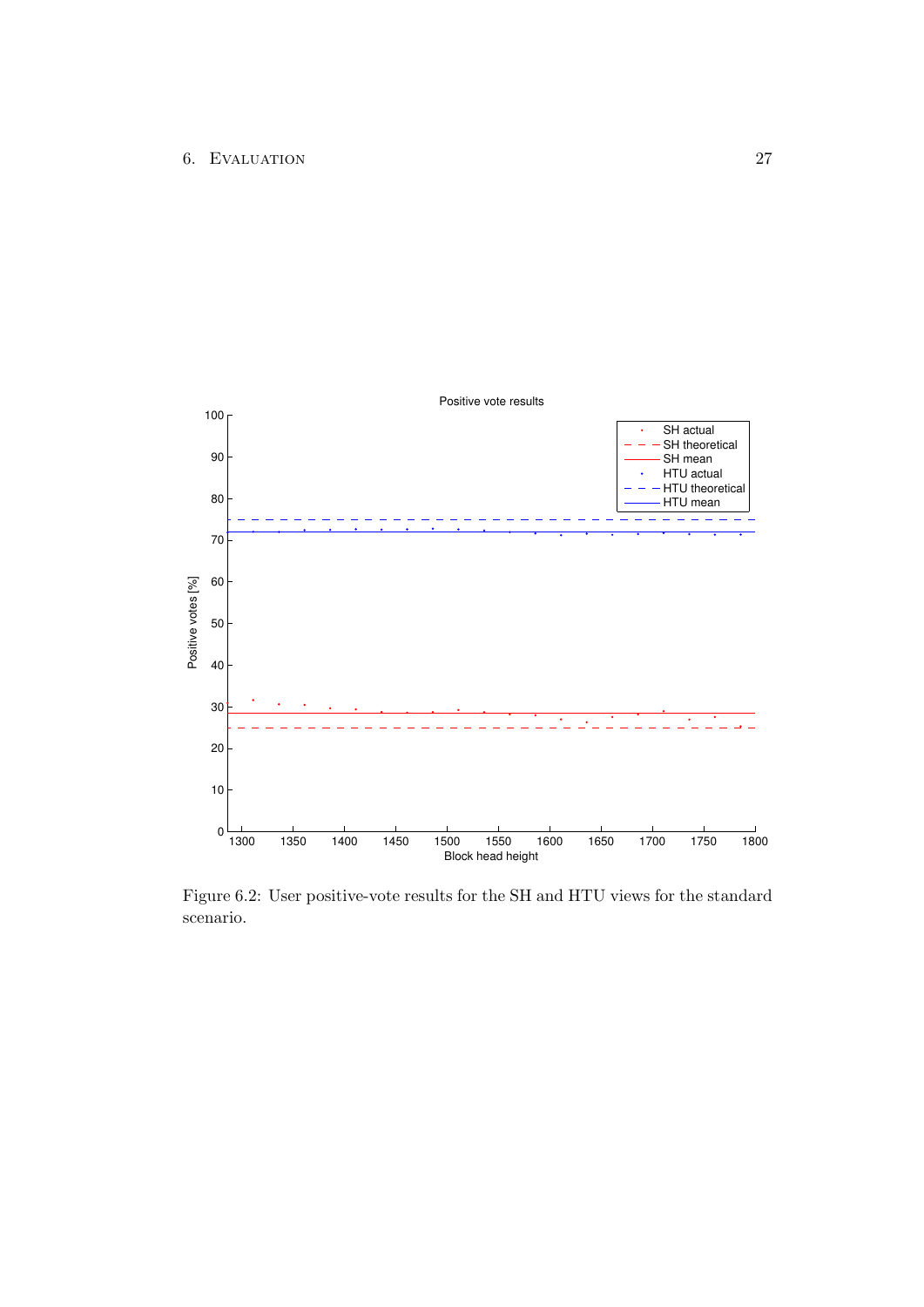

<span id="page-31-0"></span>Figure 6.3: User mean positive-vote results for the SH and HTU views, but different division of users between the SH and HTU views.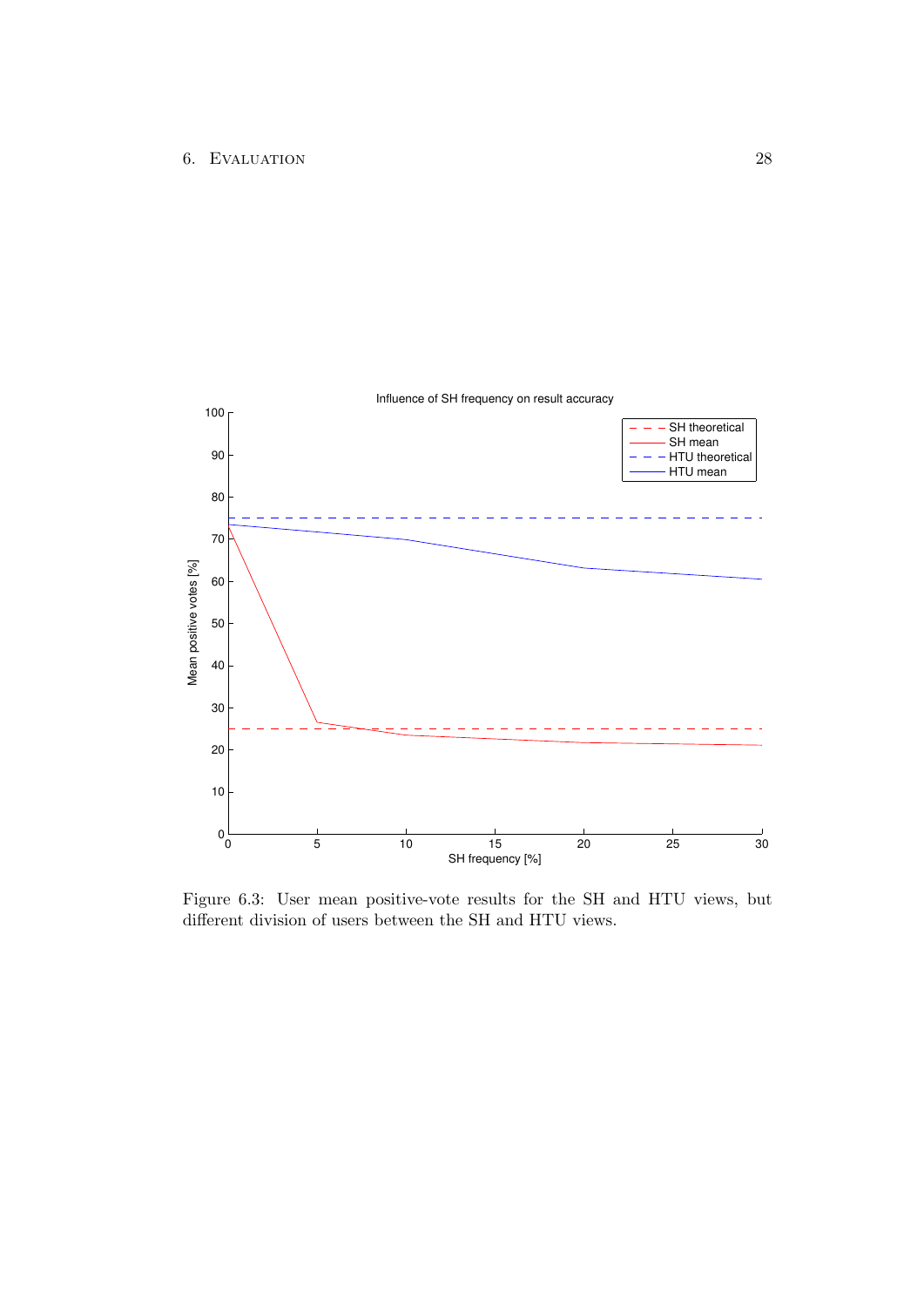

<span id="page-32-0"></span>Figure 6.4: User mean positive-vote results for the SH and HTU views, but different discrepancies of YES/NO ratio.

Different YES/NO ratios. In each experiment of this scenario, the SHs voted positively at a percentage of  $x\%$ , while the HTUs at a percentage of 100% −  $x\%$ , thus forming a difference of  $100\% - 2x\%$  between them. In Figure [6.4,](#page-32-0) the vote results are plotted as a function of the difference between the YES-votes of the SHs and HTUs. To exemplify, when this difference is 0%, both voted with a percentage of 50%. On the other hand, when the difference is 100%, none of the SHs and all of the HTUs voted positively.

As experimentally confirmed, when both of the views voted had the same voting behavior, i.e., 50%, none of them influenced the results of the other, since they voted unanimously. However, when they presented exactly opposite behaviors, they influenced the other view the most, hence affecting the accuracy of the overall results.

Different held values. In this scenario, the influence of the ratio of the held value of the SHs over that of the HTUs is examined.

As is to be observed in the semi-logarithimc diagram of Figure [6.5,](#page-33-0) the SH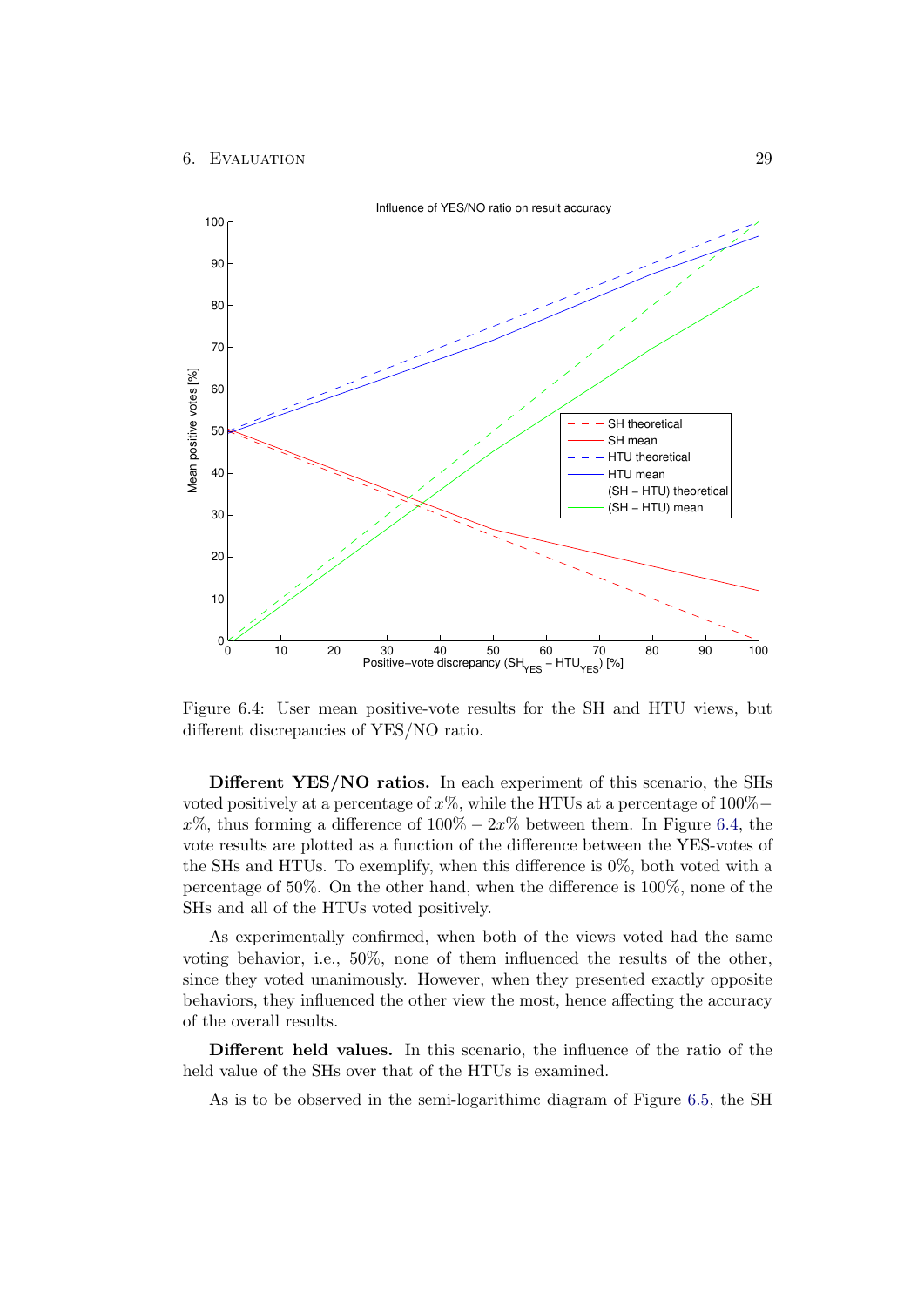#### 6. EVALUATION 30



<span id="page-33-0"></span>Figure 6.5: User mean positive-vote results for the SH and HTU views, but different amounts of held bitcoin value ratio.

view is almost entirely determined by the HTUs when each user hold the same total bitcoin value. The reason is that the HTUs are much more in number, hence they hold more value in total and can impose their voting behavior over that of the SHs. As this ratio increases above 100, the SHs can determine the result of their view relatively unaffected by the votes cast by the HTUs. Nonetheless, the results of the HTU view remain unaltered by the variations of the total held value, since it does not come into its computation.

Different window sizes. As illustrated in Figure [6.6,](#page-34-0) the variation in the value of the evaluation window left the SH view unaffected (since it doesn't come into its calculation), while the HTU view is only lightly influenced by the window size.

This happens because in our simulation scenario, the users had a similar behavior throughout the emulation period, while the window mechanism is only used to make the results immune of stale votes, that is, votes cast by users in the past, when their voting behavior was different from the behavior of the users that have voted recently.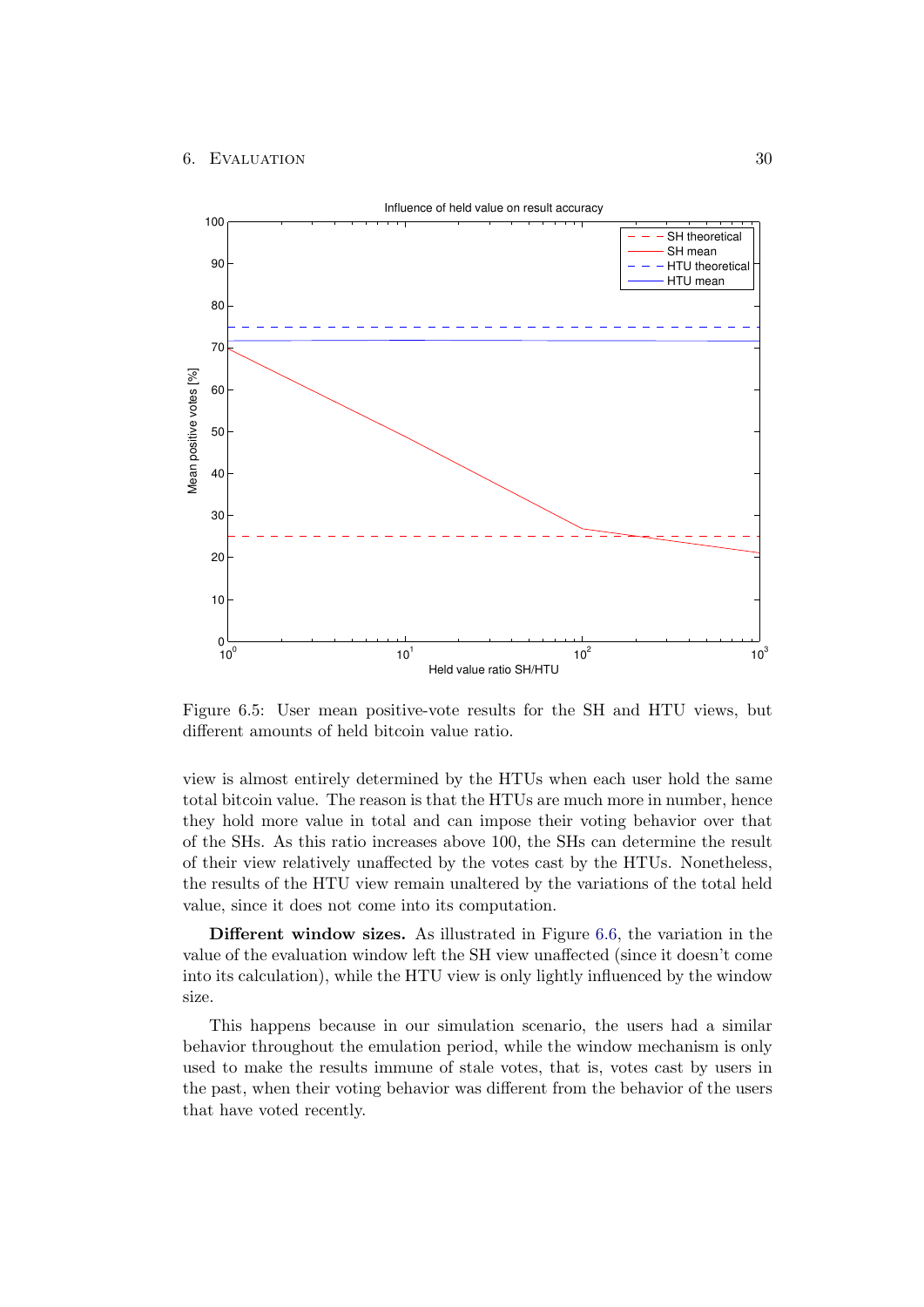

<span id="page-34-0"></span>Figure 6.6: User mean positive-vote results for the SH and HTU views, but different evaluation windows.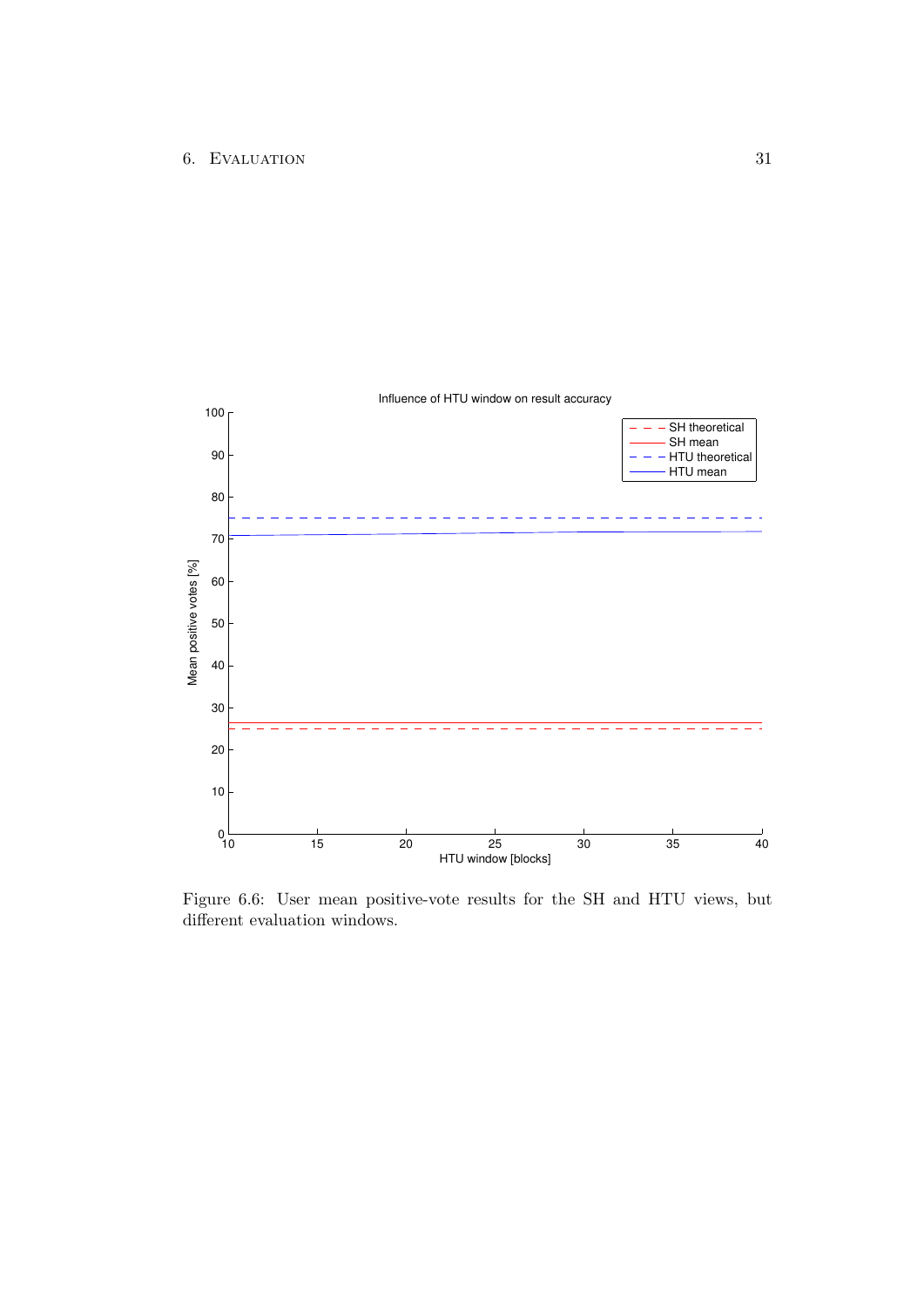#### 6. Evaluation 32

Summary. Although sending out a big amount of transactions could have a strong impact on the results for the HTU view, a user cannot influence the extracted voting result arbitrarily. This means that we can neither insert as many votes as we want, nor insert only our votes excluding those of other users, because including transactions comes with a cost, and more precisely the transaction fees that have to be paid in order to include our transaction into the block. The more users that want to insert transactions in the blocks, the higher the contention and hence the minimal fee that has to be paid for the transaction (i.e. the vote) to be included in the chain.

As proven by means of emulation, although a SH and a HTU vote in the same uniform way, our vote-counting system and evaluation technique successfully distinguished the preferences of the two groups with good precision.

Nonetheless, this categorization of a user might not always be very clear, thus affecting the accuracy of the results. Among the factors that can influence the distinctness of the two views are the following:

- held value: The bigger the difference between the amount of bitcoins held by the SHs and HTUs, the easier to extract correct results for the SH view.
- **SH/HTU ratio:** For percentages close to 50%, i.e., equal proportion of SHs and HTUs, we expect the HTU view to present results more biased, therefore inaccurate, towards the SHs.

At the same time, the evaluation seems to be to a high degree immune with respect to the parameters below:

- evaluation window: As long as the minimal sample is collected, the results will have the desired accuracy. Bigger sample sizes on the other hand may give more importance to currently inactive users.
- YES/NO ratio: As seen, both SHs and HTUs voting positively with exactly the same ratio returns zero discrepancies for the results of the two views. However, even different YES/NO ratios for the SHs and the HTUs influence only up to a limited extent the results for the other view.

## <span id="page-35-0"></span>6.3 Miner Further Results

As far as the BIP100 and BIP101 proposals are concerned, it would be interesting to observe their adoption rates, as well as their evolution through time. From the graph of Figure [6.7](#page-36-0) the following points are to be mentioned:

• The BIP100 proposal was much more widely adopted than BIP101, since the votes for the former can be found in about 10 times more blocks than those for the latter.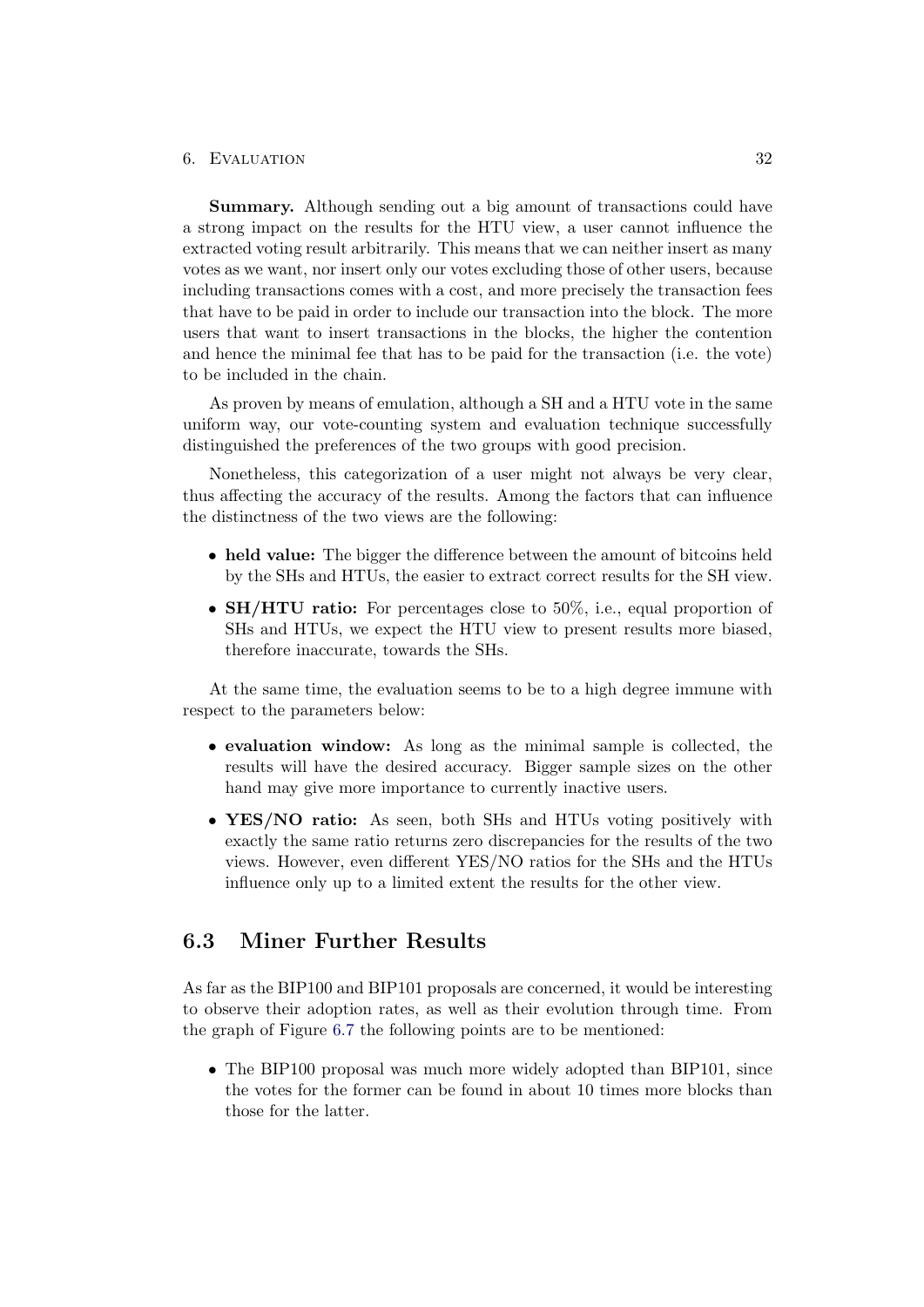### 6. EVALUATION 33



<span id="page-36-0"></span>Figure 6.7: Deployment of BIP 100 and BIP 101 proposals

• Both proposals present a declining tendency with less and less blocks including a corresponding vote for any of the two.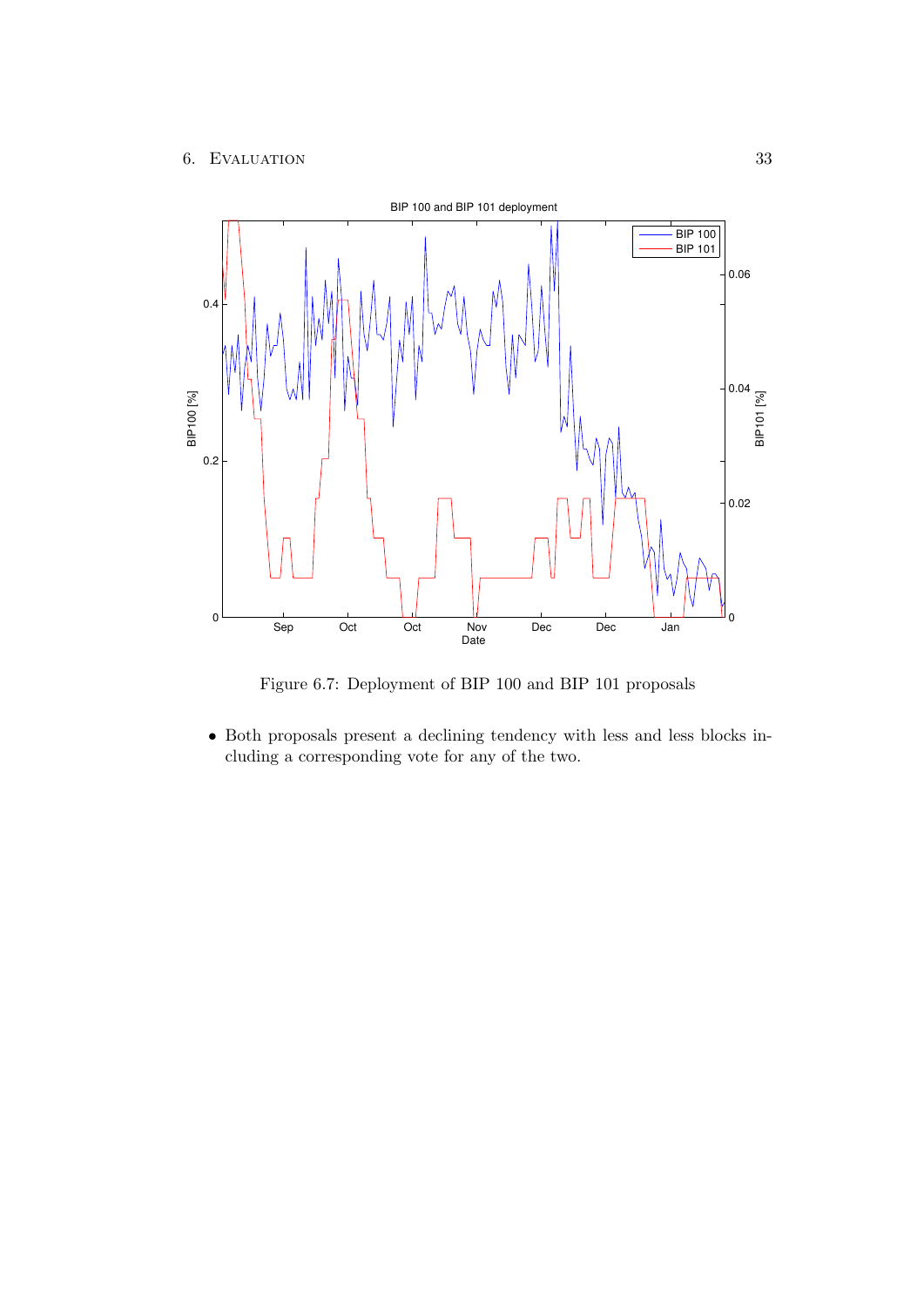# CHAPTER<sub>7</sub> Conclusion

<span id="page-37-0"></span>In the course of this project, we addressed the need of the Bitcoin ecosystem to converge towards a consensus with respect to an existing proposal.

Our starting point was the identification of the problem; then we recognized, analyzed and assessed the various options and developed a voting scheme according to the result of this evaluation. Afterwards, using the block-size debate as a study case, we emulated a Bitcoin network where users with different characteristics, as far as their financial activity is concerned, inserted their votes in the Bitcoin block chain. Eventually, we counted the votes and evaluated them using the appropriate metrics, demonstrating that the voting behavior of the users could indeed be reflected with satisfactory accuracy in the extracted results.